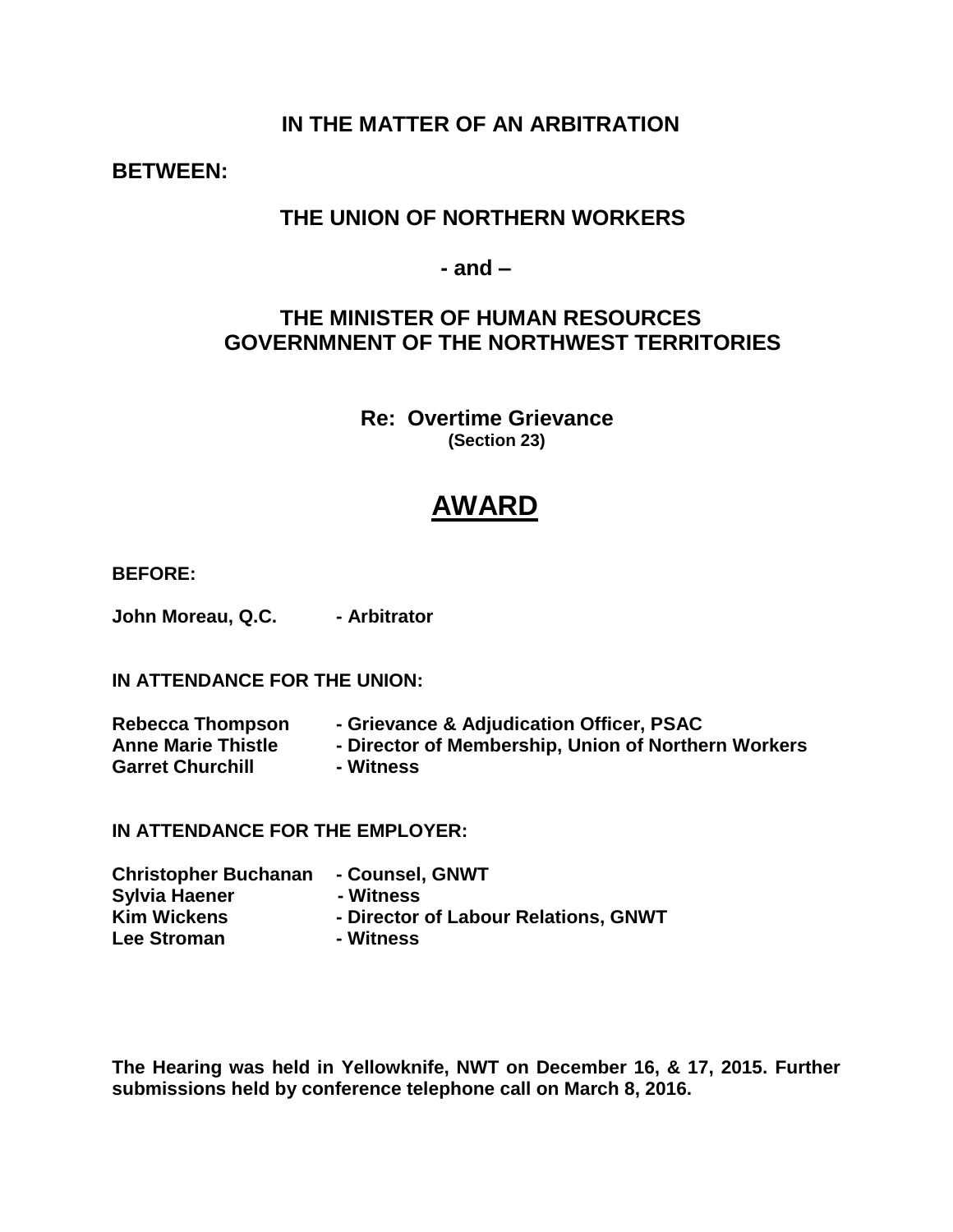# **AWARD**

# **INTRODUCTION**

The Union claims in a policy grievance filed on September 4, 2015 that article 23 of the collective agreement requires that an employee who is asked to work any authorized overtime be paid a minimum of one hours' pay. Following one hour of overtime service, the Union's position is that overtime is to be paid for each 15 minute segment of work being performed by the employee.

The Employer disputes this interpretation. The Employer claims that the proper interpretation of article 23, and the longstanding practice, is to pay overtime for each completed 15 minutes of overtime worked, subject to a minimum payment of one hour at the overtime rate after the first 15 minutes of overtime work is completed. After the first hour of overtime, an employee is paid for each 15 minute block of overtime worked.

The Union called the following witnesses: Garret Churchill, firefighter; Anne Marie Thistle, Director of Membership Services. The Employer for their part called the following witnesses: Kim Wickens, Director of Labour Relations; Sylvia Haener, Deputy Minister of Justice; Lee Stroman, Airport Manager;

Both counsel provided several authorities in support of their submissions, some of which are referred to herein.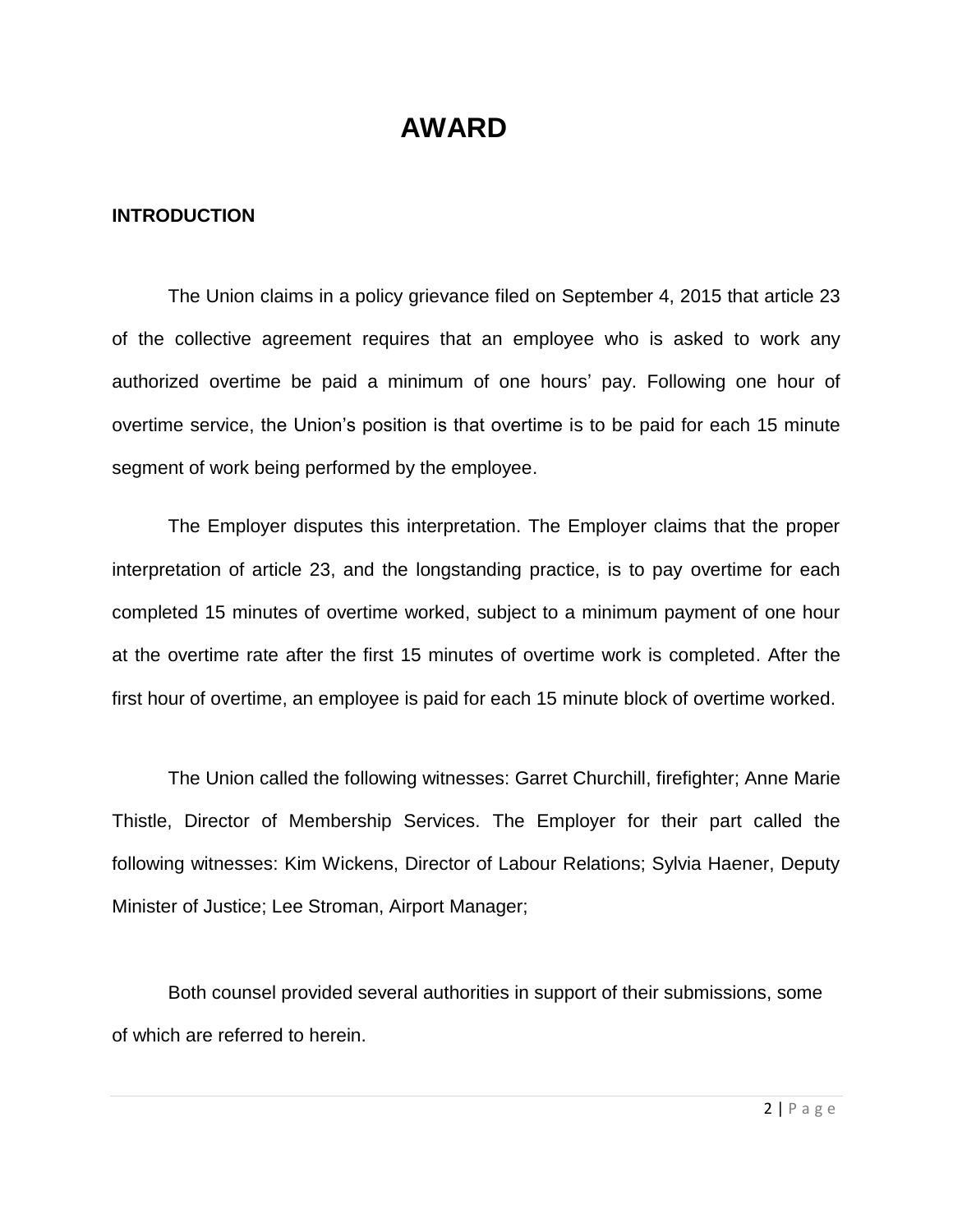# **RELEVANT PROVISIONS OF THE COLLECTIVE AGREEMENT:**

23.01 In this Article:

- (a) "Overtime" means work performed by an employee in excess or outside of his/her regularly scheduled hours of work.
- (b) "Straight time rate" means the hourly rate of pay.
- (c) "Time and one-half" means one and one-half times the straight time rate.
- (d) "Double time" means twice the straight time.
- 23.02 An employee who is required to work overtime shall be paid overtime compensation for each completed fifteen (15) minutes of overtime worked by him/her subject to a minimum payment of one (1) hour at the overtime rate when:
	- (a) the overtime work is authorized in advance by the Employer, except when employees are required to work in isolated settlements, in which case the Employer must make arrangements for the authorization of overtime prior to the employee's dispatch to an isolated settlement;
	- (b) the employee does not control the duration of the overtime work.
- 23.03 Employees shall record starting and finishing times of overtime worked on a form determined by the Employer.
- 23.04 (1) Subject to the operational requirements of the service the Employer shall make every reasonable effort:
	- (a) to allocate overtime work on an equitable basis among readily available qualified employees who are normally required in their regular duties to perform that work; and
	- (b) to give employees who are required to work overtime reasonable advance notice of this requirement.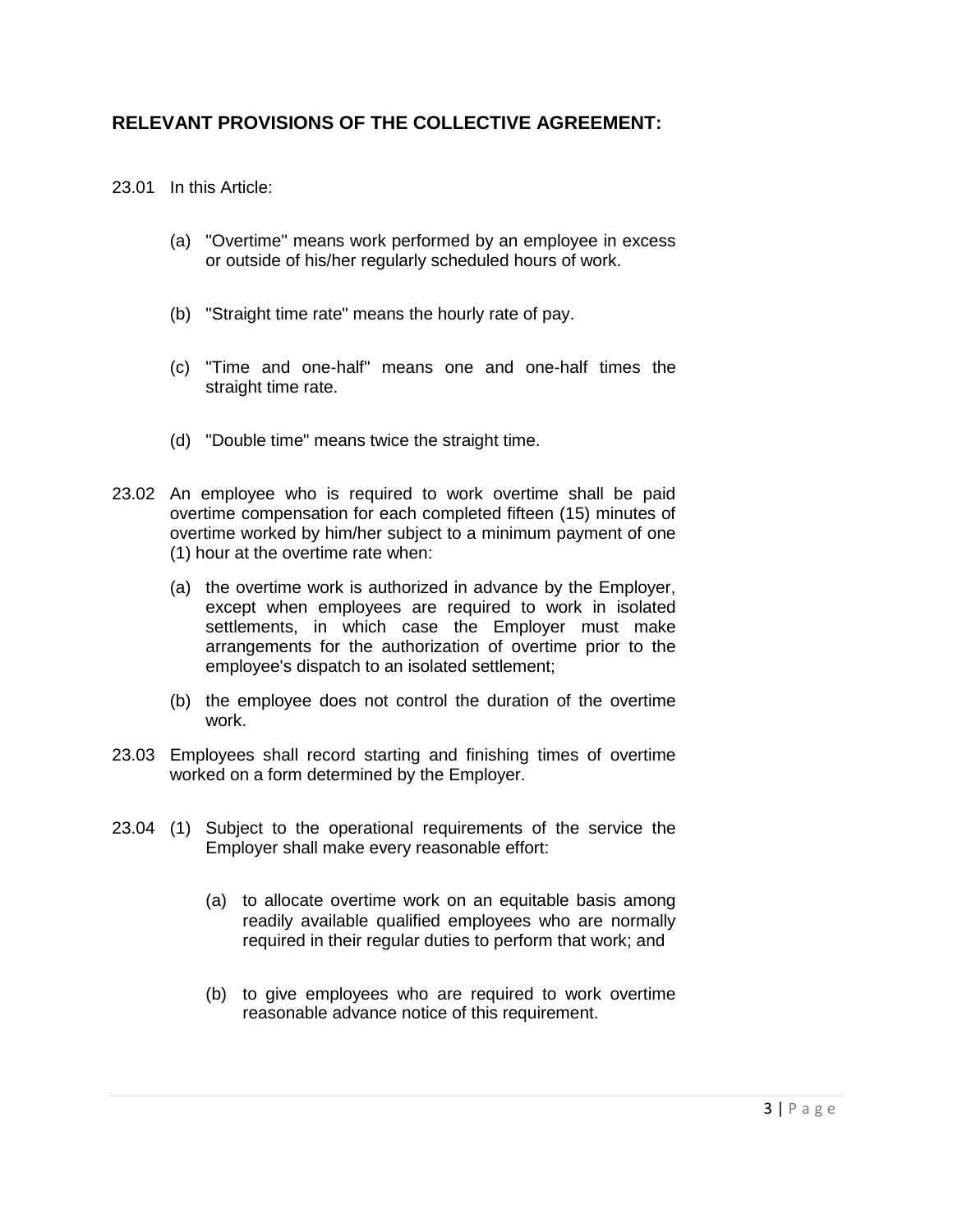- (2) An employee may, for cause, refuse to work overtime, providing he/she places his/her refusal in writing.
- (3) Notwithstanding the permission granted by the Employer to engage in business or employment outside his/her regularly scheduled hours of duty under Article 8, such business or employment may not be approved as a cause to refuse to work overtime.
- 23.05 (a) An employee who is required to work overtime shall be entitled to a minimum of one hour's pay at the appropriate rate described below in (b).
	- (b) Overtime work shall be compensated as follows:
		- (i) at time and one-half (1 1/2) for all hours except as provided in Clause 23.05 (b)(ii);
		- (ii) at double time (2) for all hours of overtime worked after the first four (4) consecutive hours of overtime and double time (2) for all hours worked on the second or subsequent day of rest, provided the days of rest are consecutive.

# **RELEVANT LEGISLATION:**

*Public Service Act*, R.S.N.W.T. (1988) c. P-16n (the "Act")

s. 38 Subject to the other provisions of this Act, and the regulations, an employee is entitled to be paid for the services rendered, the remuneration applicable to the position held by him or her.

*Public Service Regulations*, R.R.N.W.T. (1990) c. P-28, (the "Regulation")

10(1) A Deputy Minister may required an employee to work in excess of the daily or weekly standard hours or on a holiday where, in his or her opinion, the workload so requires.

10(2) Where an employee, other than a manager or a professional, is required to work 0.5 hours or more in excess of the daily or weekly standard hours, he or she shall be paid for the overtime at 1.5 times his or her regular rate of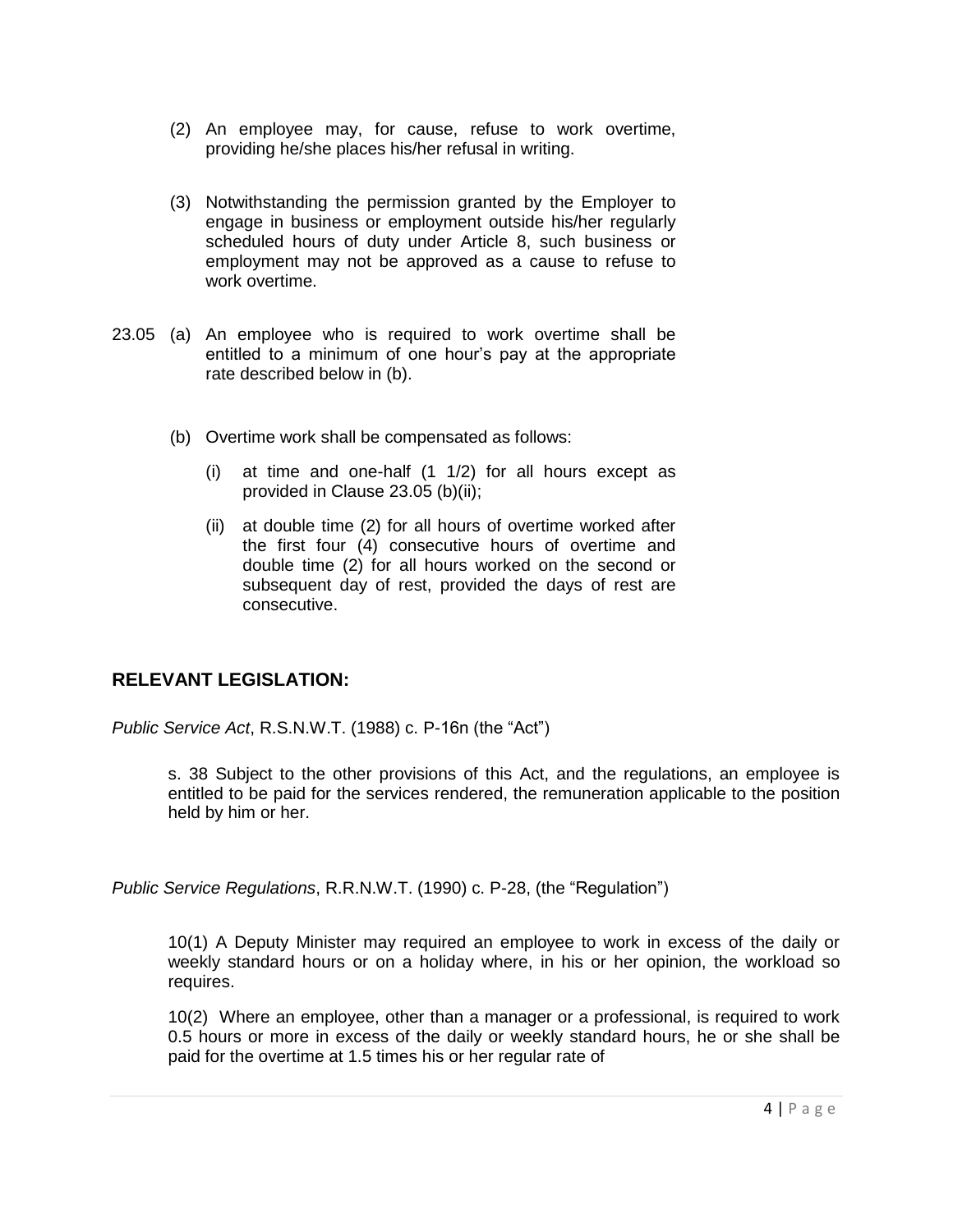### **PRELIMINARY ISSUE**:

The Employer received a notice from the Union that it would be seeking a remedy from these proceedings of overtime compensation for employee Garret Churchill, a shift supervisor firefighter at the Yellowknife Airport. The Employer takes the position that the Union is not entitled to individual compensation given that the arbitrator's jurisdiction is limited to the redress sought in the policy grievance. The Employer notes that the arbitration board is not seized with a separate individual grievance from Mr. Churchill requesting overtime pay. The Employer went on to state that it is prejudiced because it has not been given an opportunity to respond to the monetary request. Further, counsel for the Employer points out that the collective agreement specifically provides for separate individual (article 37.14) and policy (article 37.16) grievances and the Union has elected to only file a policy grievance.

The Union submits that policy grievances do not operate in a vacuum. The Union notes that individual employees are affected by breaches in the collective agreement and that the remedies requested in this case fall within the ambit of a policy grievance.

The parties agreed that the arbitration board would hear the evidence and rule on the preliminary objection in the award.

### **SUMMARY OF THE EVIDENCE:**

Mr. Churchill testified that he and the other fire protection services crew members are required at the airport fire hall for all flights arriving and departing from the airport. If the flight arrives late, he and his fellow crew members are required to remain on the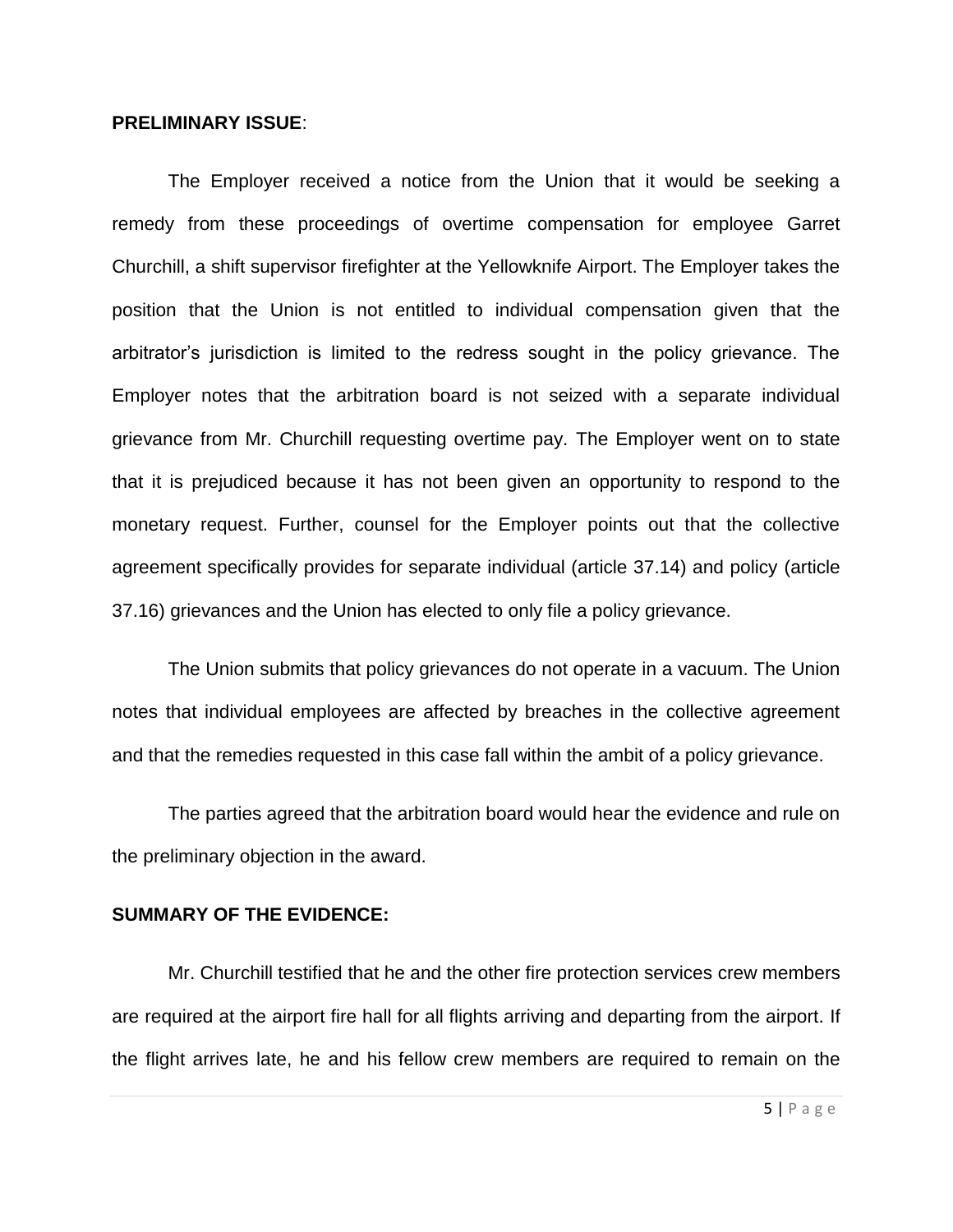premises. For example, if the shift is scheduled to end at 10:30 p.m. and a flight touches down at 10:34 p.m., the firefighter crew must remain on the premises until 10:34 p.m.

Mr. Churchill explained that the overtime issue arose in the early summer of 2015 when one of the firefighters, Mr. Bourgeois, was required to remain at work less than 15 minutes past his normal shift hours of 10:30 p.m. Mr. Bourgeois, who no longer works at the Yellowknife airport, indicated to Mr. Churchill at the time that he would not be claiming for one hour of overtime because he was not required to work for a full 15 minutes past his normal shift hours.

Mr. Churchill testified that overtime has been approved for him in the past without any dispute if he was required to work after his scheduled hours of work, even if it was for less than 15 minutes. That practice of paying him overtime for any time worked past his scheduled shift changed after the following email was sent by the Fire Chief, Sherry Beard, to all fire personnel, including Mr. Churchill, on July 13, 2015.

Subject: OT for late flights

Hello,

I just wanted to have a quick chat about OT for flights arriving within the time of 2330 and 2345. Overtime does not begin until 15 minutes after the end of your shift. Therefore for flights that arrive[s] after 2346 or later, overtime shall be paid at the appropriate rate but not before.

*(The email then goes on to cite article 23.01 of the collective agreement).*

Mr. Churchill testified that he believed it was ludicrous that he should have to work up to 14 minutes of overtime without any compensation at all. It defied, in his view, the common principle that an individual employee is entitled to be paid for hours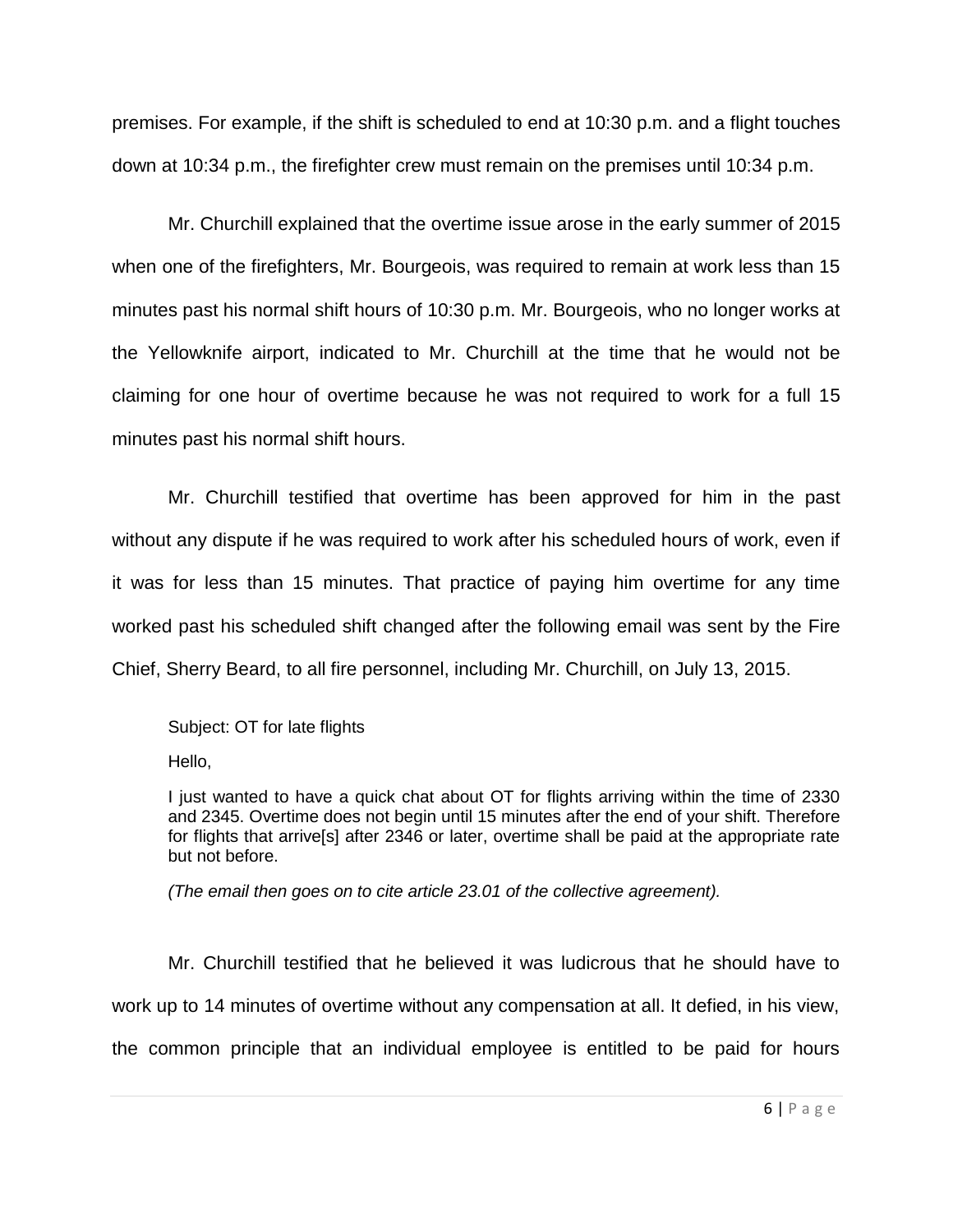worked. He testified that his interpretation of the s. 23 overtime provision was, and continues to be, that any time he was required to work past his regular shift hours qualified him for one hour of overtime pay-whether he had to work an extra 2 minutes or 57 minutes. He noted that this has been the practise since he began working for the Employer some 11 years ago.

Mr. Churchill referred by way of example to a call-back on March 4, 2015 for a shift scheduled from 16:54 hrs to 22:54 hrs. On that occasion, he testified that he worked 3 minutes of overtime to 22:57 while waiting with his co-worker, Mr. Bourgeois, for the aircraft to land that evening. He was paid for the call-back as follows: the first 4 hours of overtime at 1.5 times his regular pay rate and for a further 2.25 hours of overtime at 2.0 times his regular pay rate. He explained that he submitted his time for work performed on the call-back that night as 2.25 hours (and not 2.0 hours) because working the extra 3 minutes from 22:54 to 22:57 qualified as a quarter hour (.25), or 15 minutes of overtime under article 23.02.

Ms. Wickens is the current Director of Labour Relations for the Employer. She explained that article 23 provides for minimum overtime compensation of one hour, subject to a "buffer" for the first 15 minutes. Ms. Wickens testified that overtime is based on a "completed" period of overtime. This means that an employee, in her words, "...needs to work that extra 15 minutes to get the one hour benefit". Once having worked the full 15 minutes, employees are entitled to the greater benefit of one hour of overtime pay.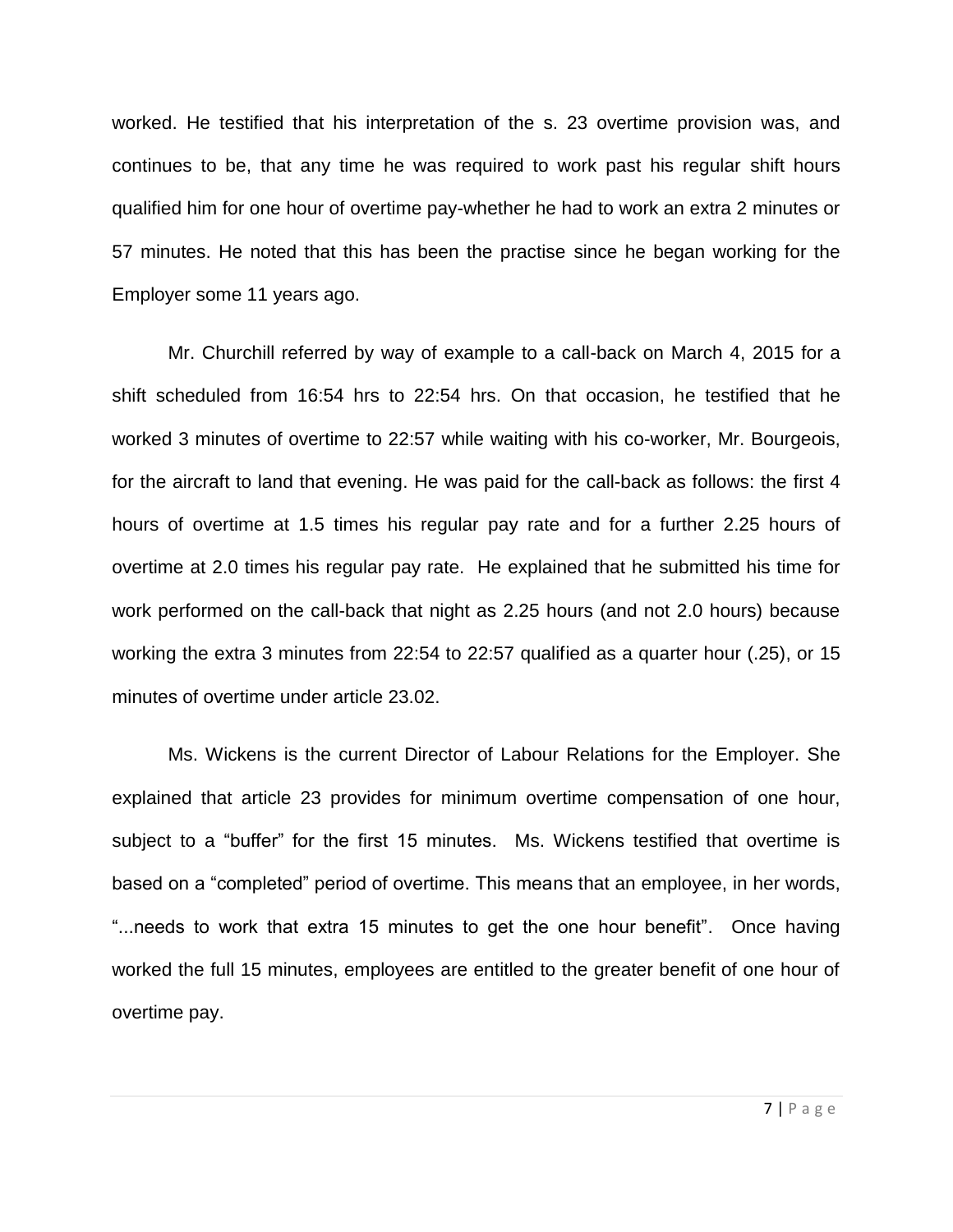Ms. Wickens further explained that the Overtime clause amounts to a trade off: no overtime is paid for the first quarter hour of overtime but employees, on the other hand, receive an hour of overtime pay once having finished a quarter hour of overtime work. Ms. Wickens noted that the Hours of Work and Overtime policy set out in the Human Resources Manual, dating back to August 2006<sup>1</sup>, indicates how the Overtime provision is to be applied:

27. An employee who must work overtime shall be compensated for each completed 15 minutes of overtime worked. There is a minimum payment of one hour at the appropriate overtime rate.

- Example 1: Employee works 25 minutes of overtime. He/she gets paid for one hour (OT/1)
- Example 2; Employee works 10 minutes of overtime. He/she does not get paid for overtime.

28. After the first hour of overtime, an employee is paid for each completed 15 minutes of time.

 Example: Employee works two hours and 20 minutes of overtime on a Saturday. The overtime pay is for two hours and 15 minutes (OT1).

Under cross-examination, counsel for the Union put to Ms. Wickens that if her interpretation of article 23 is accepted, an employee working 5 days/week for 48 weeks would have accumulated 56 hours of unpaid time if they worked 14 minutes of overtime each shift. Counsel further put to Ms. Wickens that, using her example, these extra hours should be paid at straight time rates. Ms. Wickens replied that the time worked in the example was in excess of the regular hours of work and accordingly falls into the category of overtime which is governed by article 23.

 $\overline{\phantom{a}}$ 

 $^1$  The same wording is found in updated versions of the policy dated November 2011 and December 2015, all of which were provided to the Union.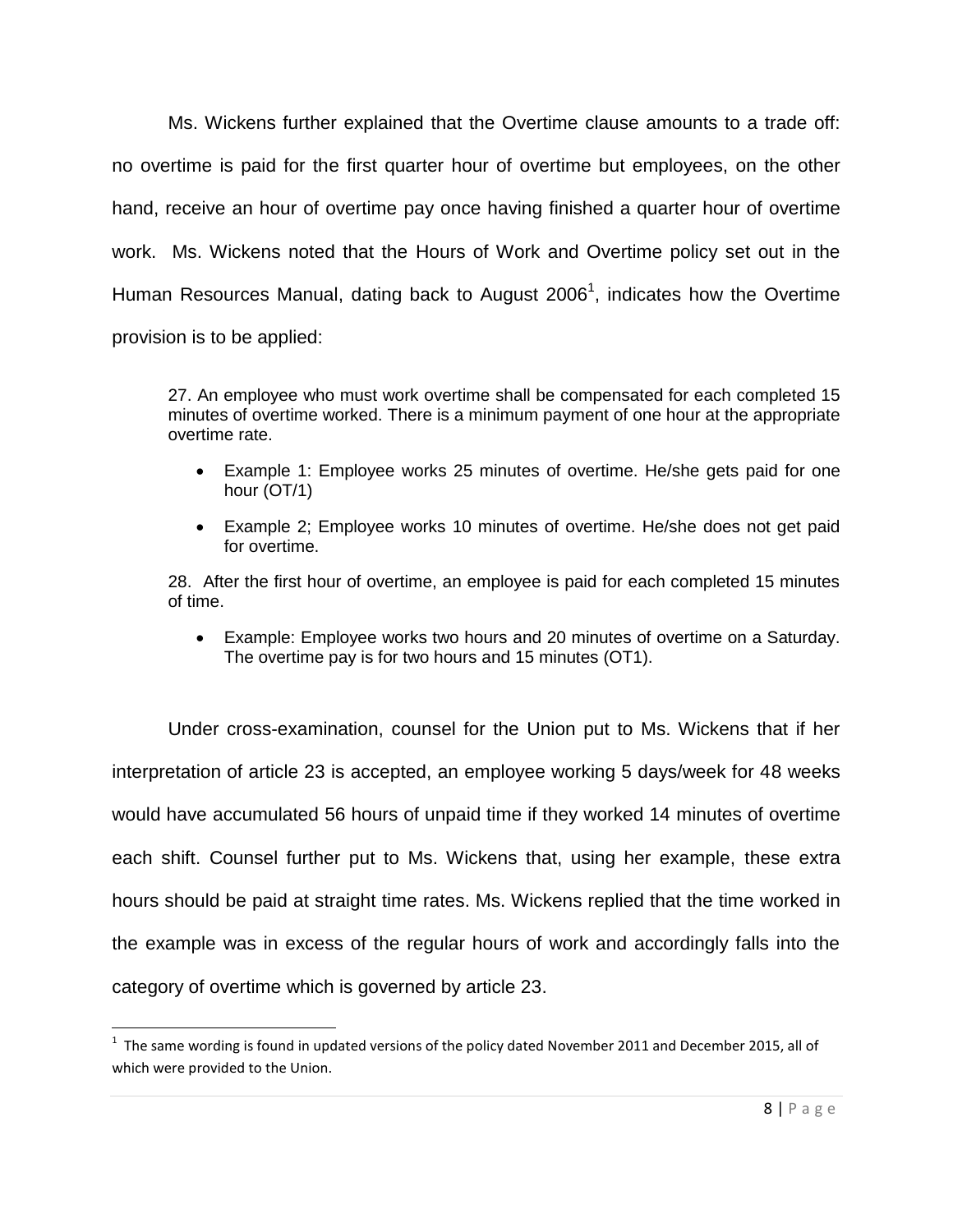Ms. Haener was the Director of Labour Relations and Compensation Services for 16 of her 27 years of service with the Employer, including in 2003. She testified that overtime has historically never been paid by the Employer on a "minute-by-minute" basis. Instead, article 23.02 sets out that overtime is paid on 15 minute parcels of time, with a minimum payment of one hour once an employee has worked the initial 15 minutes of overtime.

Ms. Haener noted that the 1970-1972 collective agreement was the first collective agreement between the parties that contained a clause indicating that overtime would be paid for each completed 15 minutes of overtime for work performed by employees in excess of their scheduled hours of work. Similar language followed in the 1972-1974 collective agreement. The 1974-1976 collective agreement then added the minimum one hour payment once an employee had completed 15 minutes of overtime work.

Ms. Haener went on to testify that she had never personally authorized payment of overtime for an employee who has worked past their scheduled shift for less than 15 minutes. She indicated that in the event overtime is required, managers are encouraged to structure the work such that an employee is providing service not just for 15 minutes but rather as close as possible to the full hour for which employees are entitled to receive overtime pay under article 23.02.

Ms. Haener also testified that the floor requirement for a complete fifteen minutes of overtime service before overtime compensation is paid is often balanced off with circumstances involving the unanticipated workplace needs of an employee. For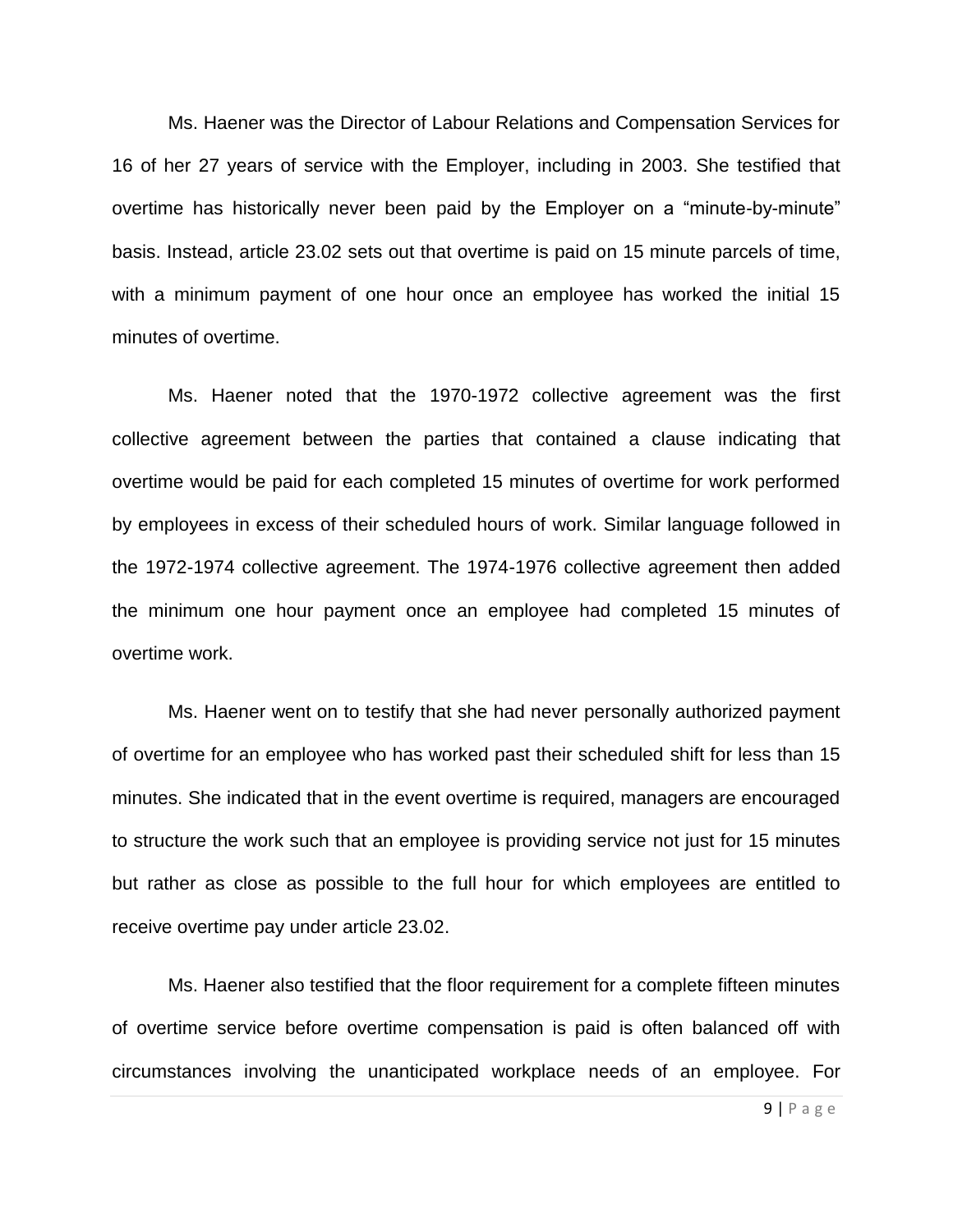example, an employee might need to leave 10 minutes early on a given work day to meet a colleague for lunch. Under cross-examination, Ms. Haener confirmed that there was no employer policy which spoke to her example of leaving 10 minutes early for a lunch date.

Mr. Stroman has been the Regional Airport Manager for 13 years. Prior to that time, he held the position currently occupied by Ms. Beard of Fire Chief & Manager of Safety and Security. It was his responsibility to approve overtime at the Yellowknife Airport for Mr. Churchill and his co-workers. His practice was to only pay overtime when one of his crew worked more than 15 minutes; any overtime services performed for less than a full 15 minutes did not attract overtime pay. He confirmed that he authorized one hour of overtime if a firefighter on duty worked a full 15 minutes passed their regular shift. The same firefighter was paid for each block period of 15 minutes after completion of the initial 60 minutes of overtime.

Mr. Stroman was asked about the call-back shift of March 4, 2015 where Mr. Churchill was paid the 2.25 hours. Mr. Stroman testified that this was an error and that Mr. Churchill should not have received the extra .25 hours of overtime. Mr. Stroman indicated that Mr. Churchill only worked for a 3 minute segment of overtime and had not performed 15 minutes of overtime service as required by article 23.02. He also testified that it was "irregular and inconsistent with the accepted practice" to bill for 3 minutes of overtime as a 15 minute segment.

Mr. Stroman confirmed that he reviewed the time records for the same March 4, 2015 shift referred to by Mr. Churchill. He further noted that Mr. Churchill's co-worker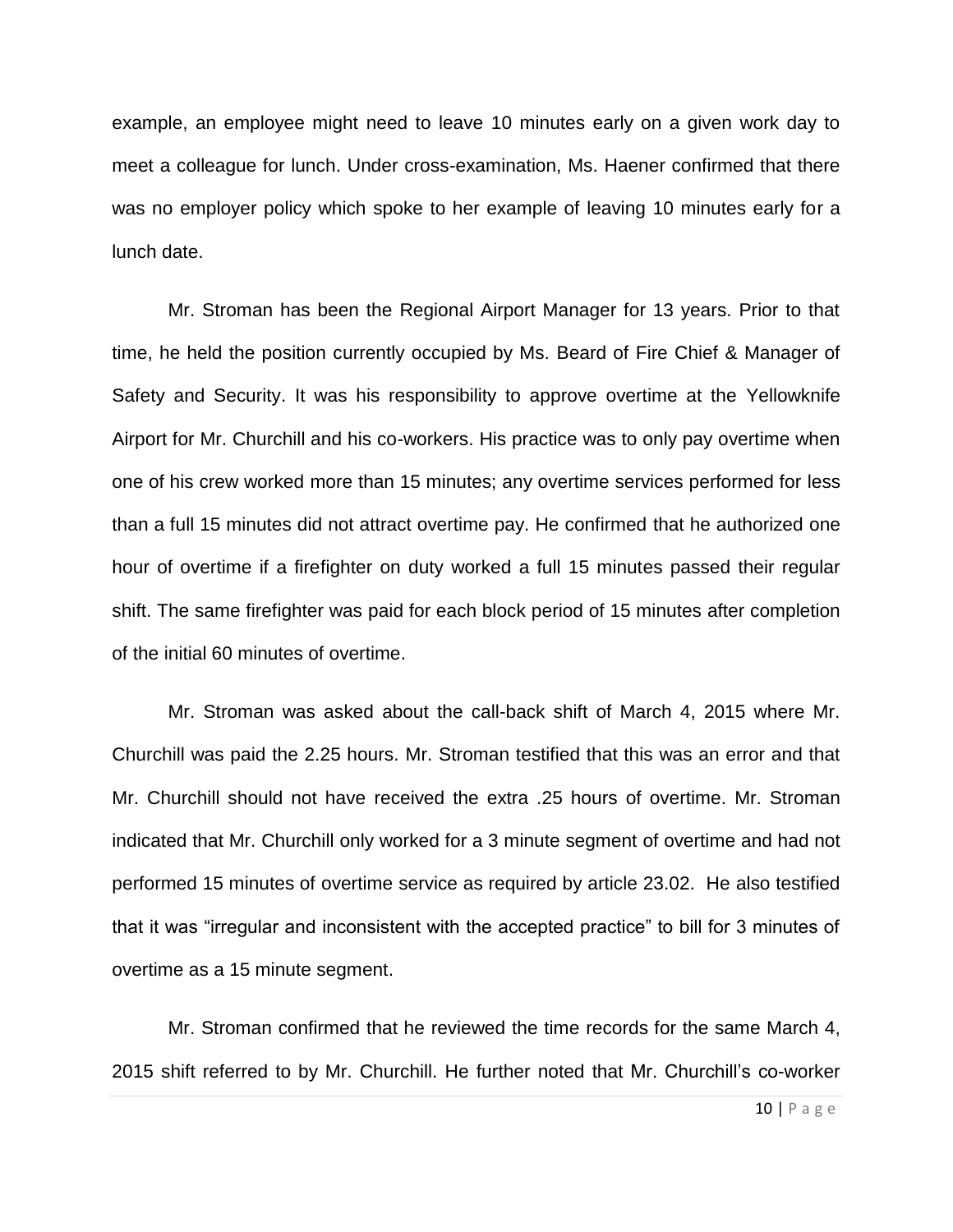that evening, Mr. Bourgeois, did not submit an overtime claim for the extra 3 minutes he was required to work that evening. Nor was he aware of any other employees who submitted a claim for overtime if they worked less than the 15 minute period set out in article 23.02. Mr. Stroman indicated in that regard that he verified the log book for the months of May, June and July 2015 for the airport firefighters and no one else had claimed for overtime if they worked less than the 15 minute block of overtime in cases of flights arriving after the regular shift ended.

Ms. Thistle was called as a reply witness for the Union. She testified that it was on Mr. Churchill's advice about his overtime concerns in July 2015 that led to the filing of the current grievance. She mentioned that an earlier grievance (#1806) was withdrawn because it was broader in scope than the current grievance. The earlier grievance only indicated, in that regard, that the Employer was not properly compensating employees for overtime. The current grievance is more specific with respect to the relevant articles that the Union alleges have been breached, including articles 23.01(a), 23.02 and 23.05 (a).

### **SUBMISSIONS OF THE UNION**

Union counsel first offered some general comments at the outset of her submissions. She first drew attention to article 2(w) of the collective agreement which defines overtime as "...work performed by an employee in excess of or outside his/her regularly scheduled hours of work". Employees are mandated to remain in the workplace on penalty of insubordination if they refuse to do so.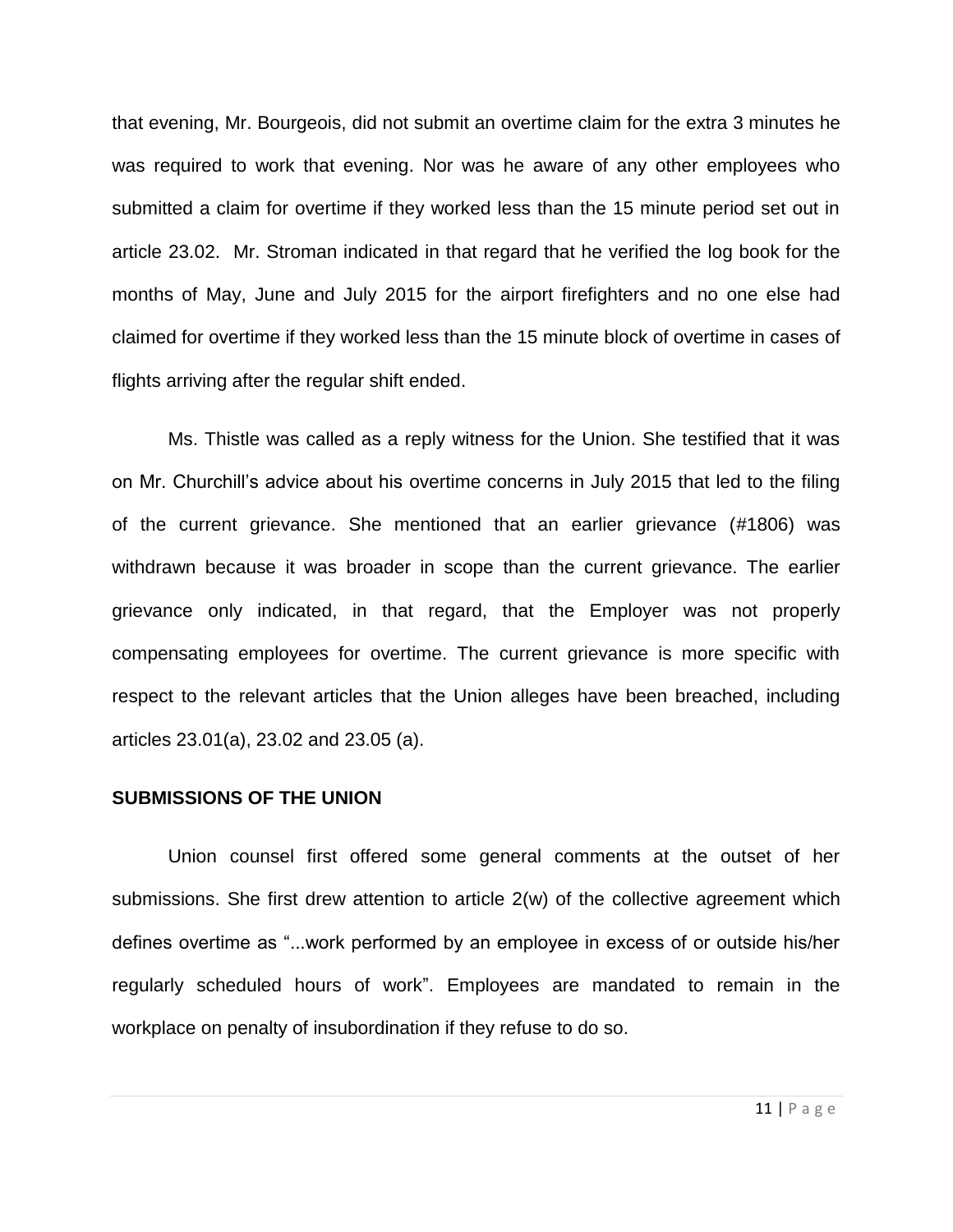The Union then noted that the absence of any payment to employees for the first 15 minutes of overtime violates s. 38 of the PSA which states that an employee "...is entitled to be paid, for services rendered, the remuneration applicable to the position held by him or her." In support, The Union cites the decision of *Vancouver Police Department v. Vancouver Police Union* (October 13, 2005) where Arbitrator Hall allowed for the payment of straight time following the completion of the police officers' shift given that the time worked was not considered to be "overtime" under the collective agreement. Counsel for the Union cited the following from p. 21 of the award:

The grievance succeeds under the second branch of the Union's arguments. Where members of the Department work less than one-half hour following completion of a regular shift, the time they work is not "overtime" or on "extended tour of duty" under Section 7.3 of the collective agreement. Members are nonetheless entitled to be compensated, and should be paid at their straight time rates for the actual time worked. Absent agreement, the Employer cannot resort to the prior informal practice of compensating employees by granting time off at a later date.

Counsel also pointed out that the Direction to management in the general public service is to make the allocation of overtime efficient by using up the full hour of overtime rather than just the initial 15 minutes. The airport operations, however, have always operated differently with employees only having to remain on the airport premises for short periods of time-often less than 15 minutes-until the late-arriving aircrafts land safely.

Turning to the main interpretation issue, counsel submits that article 23 is clear and unambiguous. She noted in particular that the first paragraph of article 23.02, and article 23.05(a), both indicate that employees shall be entitled to one hour of overtime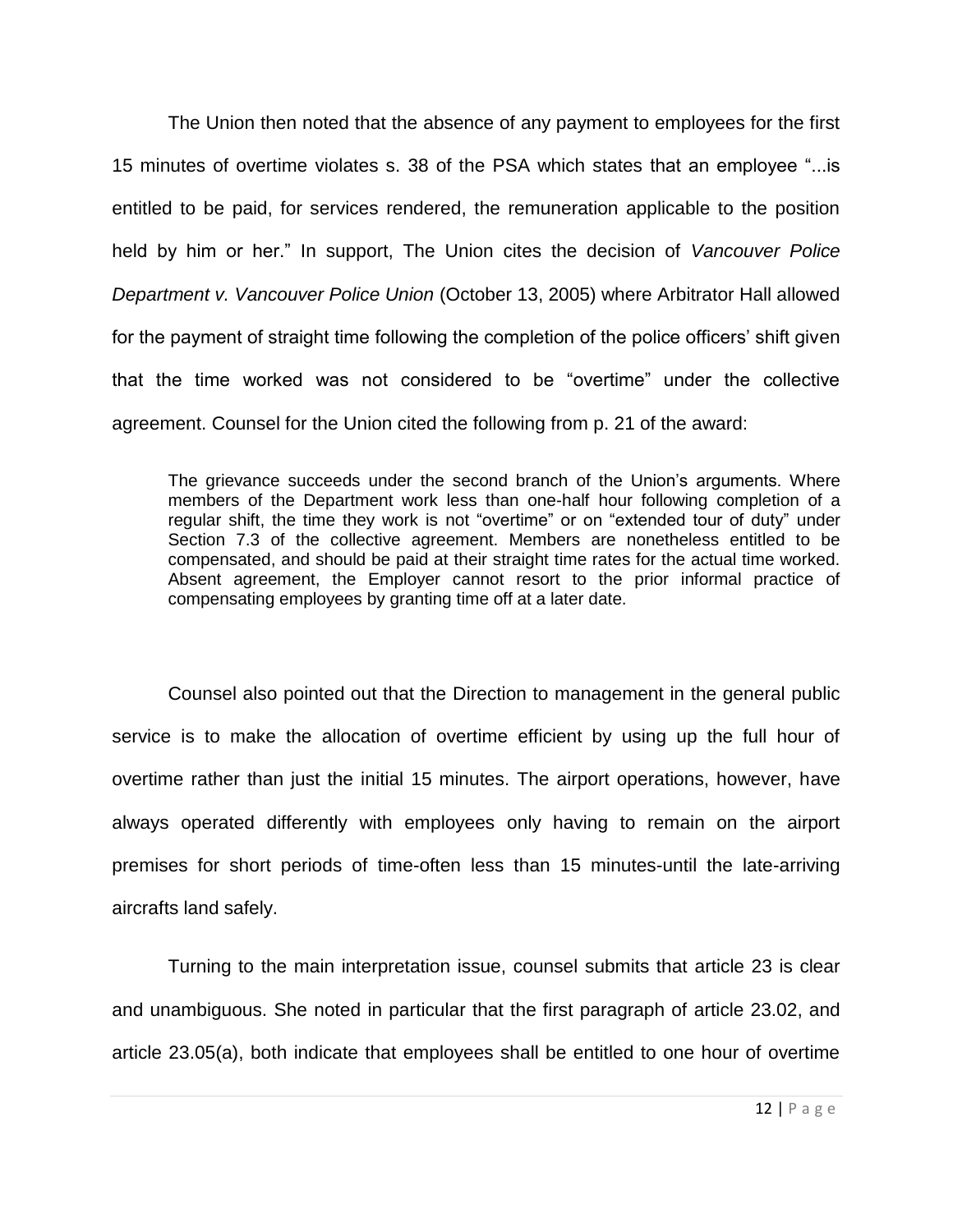pay for any work performed during that first hour they are required to remain at work. The Employer, however, refuses to apply the two articles in the same manner by authorizing a minimum of one hours' pay for work performed within the first 15 minutes of overtime.

If the overtime provision is found to be ambiguous, the Union submits that the Employer cannot rely on a longstanding policy or practice of not paying for the first 15 minutes of overtime, and the Union's acceptance of that practice, as a basis for an estoppel. The first time the Union was in fact aware of a number of firefighters being regularly scheduled to work overtime was when Mr. Churchill spoke to Ms. Thistle in July 2015. The subsequent filing of this grievance was notice to the Employer that the Union did not accept the Employer's view of article 23 in these circumstances.

In the alternative, the filing of the grievance was notice to the Employer that the Union no longer acquiesced in the Employer's refusal to pay overtime. The filing of the grievance brought the estoppel to an end; or, at the very least, the Employer is now estopped from claiming a different interpretation until the expiry of the collective agreement.

The Union submits that the grievance should be upheld and that the policy of the Employer be declared to be in breach of article 23 of the collective agreement.

### **SUBMISSIONS OF THE EMPLOYER**

Counsel for the Employer noted at the outset that articles 23.01(a), consistent with article 2(w), defines "*Overtime"* as *"...work performed in excess of an employee's*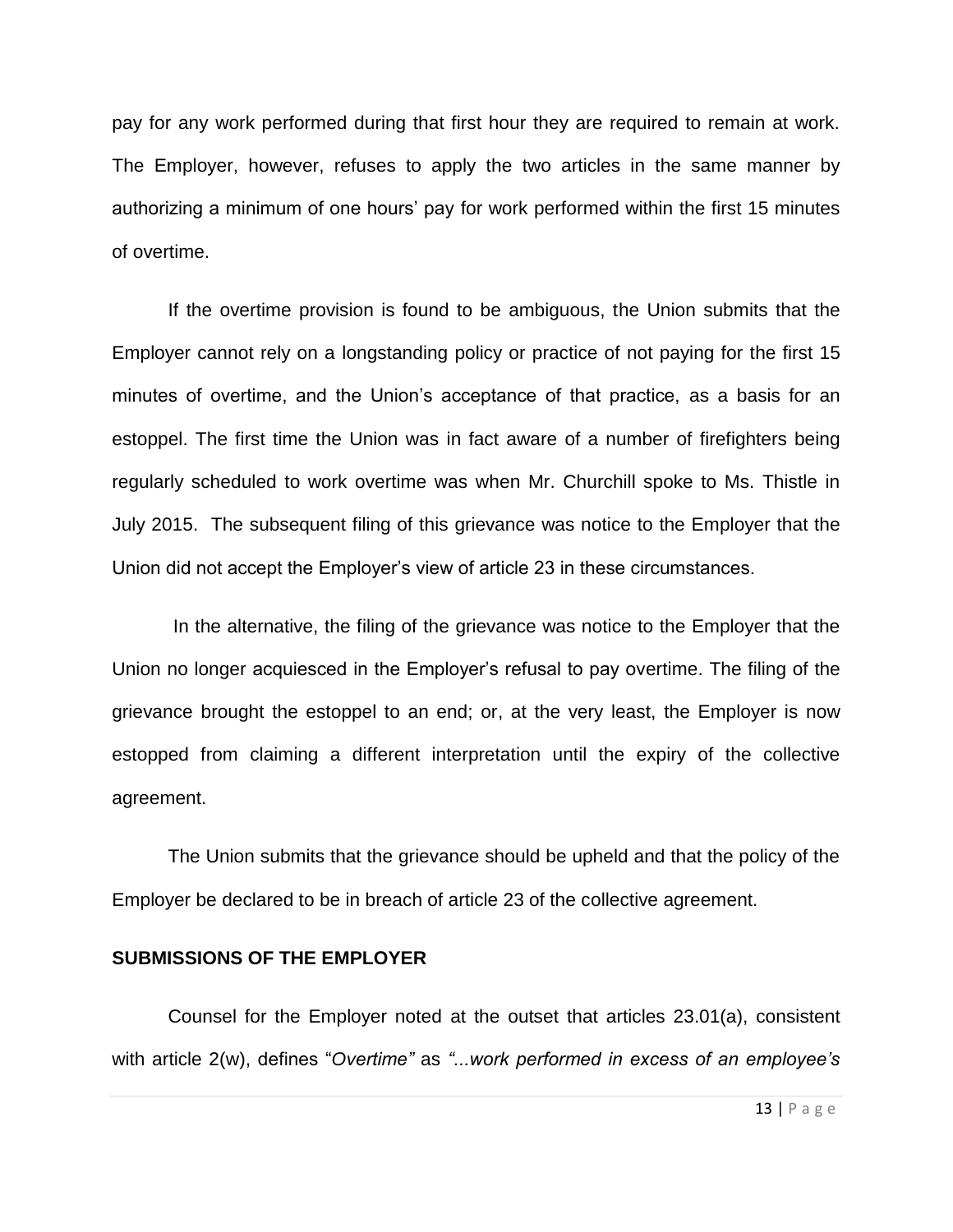*regularly scheduled hours of work".* Article 23.05 goes on to state that an employee who works overtime shall be entitled to a minimum of one hours' pay, at the appropriate rate of overtime pay, for hours worked. The Employer further notes that, consistent with the obligation to pay a minimum of one hour of overtime at the rate specified in article 23.05(b), article 23.02 states that the payment of overtime shall be for each "completed" 15 minutes of work to employees who are required to work beyond their scheduled hours of work. Counsel for the Employer submits that the reference to the word "completed" disposes of any suggestion of ambiguity i.e. an employee must work a full 15 minutes to be compensated for 15 minutes of overtime.

Once having satisfied the condition precedent that they have worked the full 15 minutes of overtime, employees are then entitled under article 23.02 to a minimum of one hour of overtime, subject to the work being authorized by the Employer [23.02(a)] and the employee not controlling the duration of the overtime work [23.02(b)]. Article 23.05(b) then focuses, as noted, on the rate at which an employee is to be compensated once the employee qualifies for overtime under article 23.02.

Accordingly, the Employer also takes the position that the relevant provisions of the collective agreement, as set out in article 23, are clear and unambiguous with respect to the circumstances overtime is to be paid to an employee like Mr. Churchill.

In the alternative, if an ambiguity exists, past practice resolves the interpretation of the overtime provision in favour of the Employer. It is clear, as indicated in the testimony of Ms. Wickens, that the Employer's interpretation of the overtime provision has been well-known to the Union for years. Counsel referred in that regard to the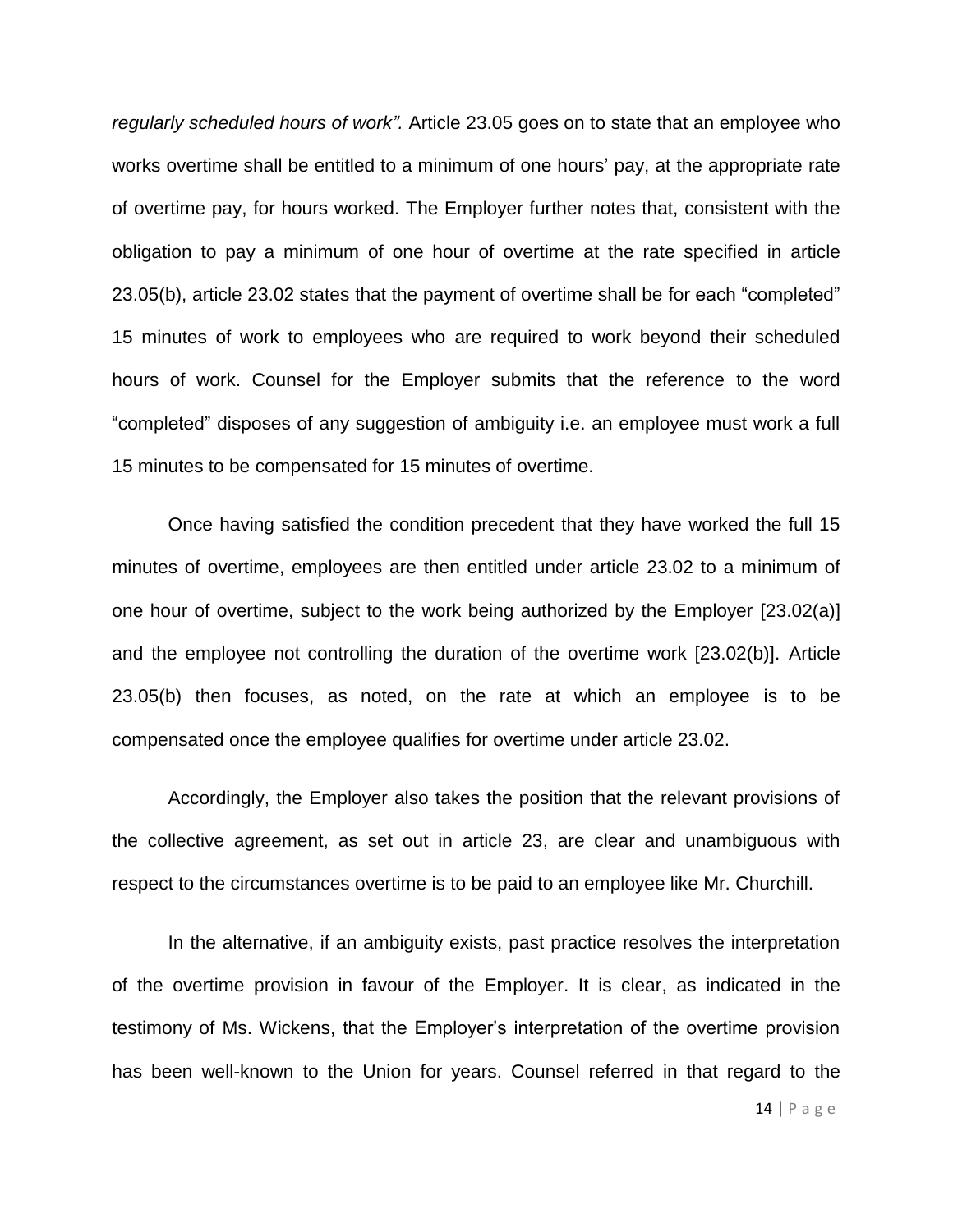interpretation and application of the Overtime provision set out in the Employer's Human Resources Manual, including the August 2006, November 2011 and December 14, 2014 versions, all of which have been provided to the Union since the Overtime policy guidelines were first published. For example, the August 2006 version states in reference to the application of the overtime provision:

27. An employee who must work overtime shall be compensated for each completed 15 minutes of overtime worked. There is a minimum payment of one hour at the appropriate overtime rate. $2$ 

Both Mr. Thistle and Ms. Haener confirmed that the practice during their respective tenures in charge of the Human Resources Department has always been to require 15 minutes of "completed" overtime before overtime pay is due and owing to an employee.

Counsel noted that Ms. Haener indicated that article 23, to the best of her recollection, has been raised from time to time in bargaining over the years but there were no changes proposed to the current wording of article 23 by the Union. The Employer further submits that the Union would have suggested other wording in the bargaining rounds leading to the earlier collective agreements if they believed the overtime provision was ambiguous or had been misapplied. Ms. Haener, counsel noted, set out the Employer's position to all Human Resources Managers, as well as to the Union, in a Memorandum dated April 30, 2003. The Memorandum noted that a

 $\overline{a}$ 

 $^{2}$  See a similar provision at #12 in the November 14, 2011 version and the #12 in the December 17, 2014 version.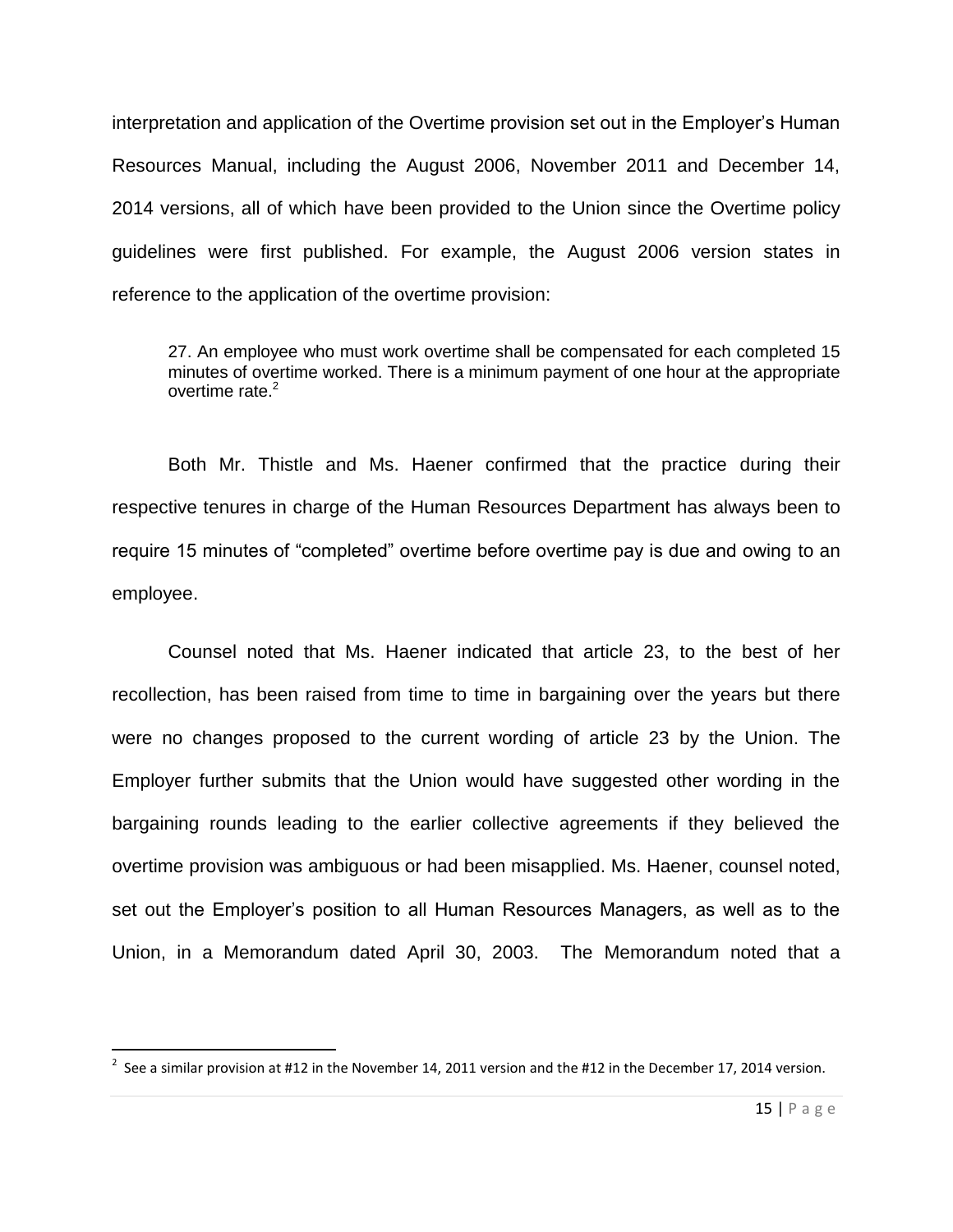grievance had been recently filed by the Union with respect to the interpretation of article 23. The grievance was later withdrawn by the Union.

Counsel for the Employer also underlined in his submissions that Mr. Stroman, who has 13 years of experience with the Employer, also applied article 23.02 in a manner which follows the practice articulated by Mr. Thistle and Ms. Haener. Indeed, a member of the grievor's own crew, Mr. Bourgeois, also followed the Employers' practice with respect to claiming overtime.

Counsel for the Employer noted that the parties have compromised on days where an employee is asked to work less than 15 minutes of overtime without compensation by allowing that same employee to take a longer lunch hour, for example, on another work day.

What the parties have elected to do in the end is to balance what is essentially a "buffer" time of 15 minutes of overtime work in exchange for the requirement to pay one hour of overtime for an employee who works 15 minutes of overtime or more. In the event an employee is asked to work overtime on a regular basis of less than 15 minutes, the matter would be addressed through the addition of more staff.

Accordingly, the Employer submits that the practice over the last 39 years under article 23 has been to require that an employee work 15 minutes of overtime to be eligible for overtime compensation. Once an employee has completed 15 minutes of overtime, they are entitled to 1 hour of overtime at 1.5 times their regular rate of pay and payment for each 15 minute block of overtime after the first hour.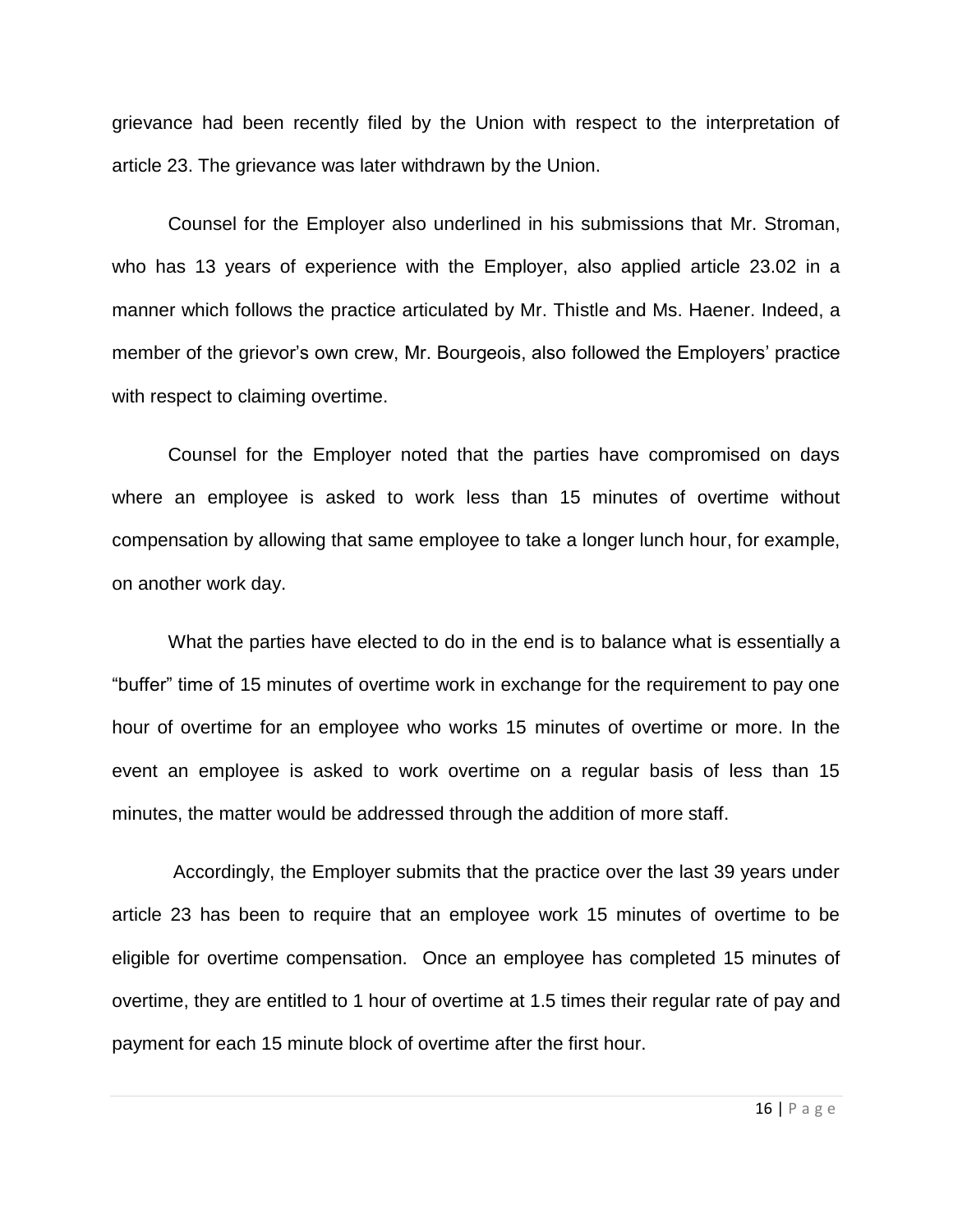Finally, the Employer submits that an estoppel has been created by the consistent acceptance by the Union of the Employer's application of article 23 over almost 40 years. There has been a clear fulfillment here of the requirements of equitable estoppel: an unequivocal representation beginning almost 40 years ago that the Union up until this grievance agreed to the Employer's view of article 23 and a reliance on that representation resulting in detriment to the Employer if the Union's position is upheld. In the absence of any past objection to the practice, it was reasonable for the Employer to believe that this practice would continue until the next round of bargaining.

### **REPLY OF THE UNION**

Counsel for the Union noted that article 5.03 stipulates that the terms of a collective agreement prevail over any Direction or other Instrument issued by the Employer. In other words, the Human Resources policies issued over the years with respect to Overtime cannot override the rights and obligations set out in article 23. Counsel also noted that article 23.03 obliges an employee to record their overtime in a manner prescribed by the Employer. i.e. punching a clock. Under article 23.04, an employee has no choice but to work overtime (unless there is a refusal for cause set out in writing). The situation for the firefighters is that they already accommodate to a rigid shift schedule timed down to the precise minute. Employees, like the grievor, should therefore have the benefit of being paid appropriately for any overtime worked-even a few extra minutes as Mr. Churchill did on March 4, 2015- in the face of such a rigid schedule.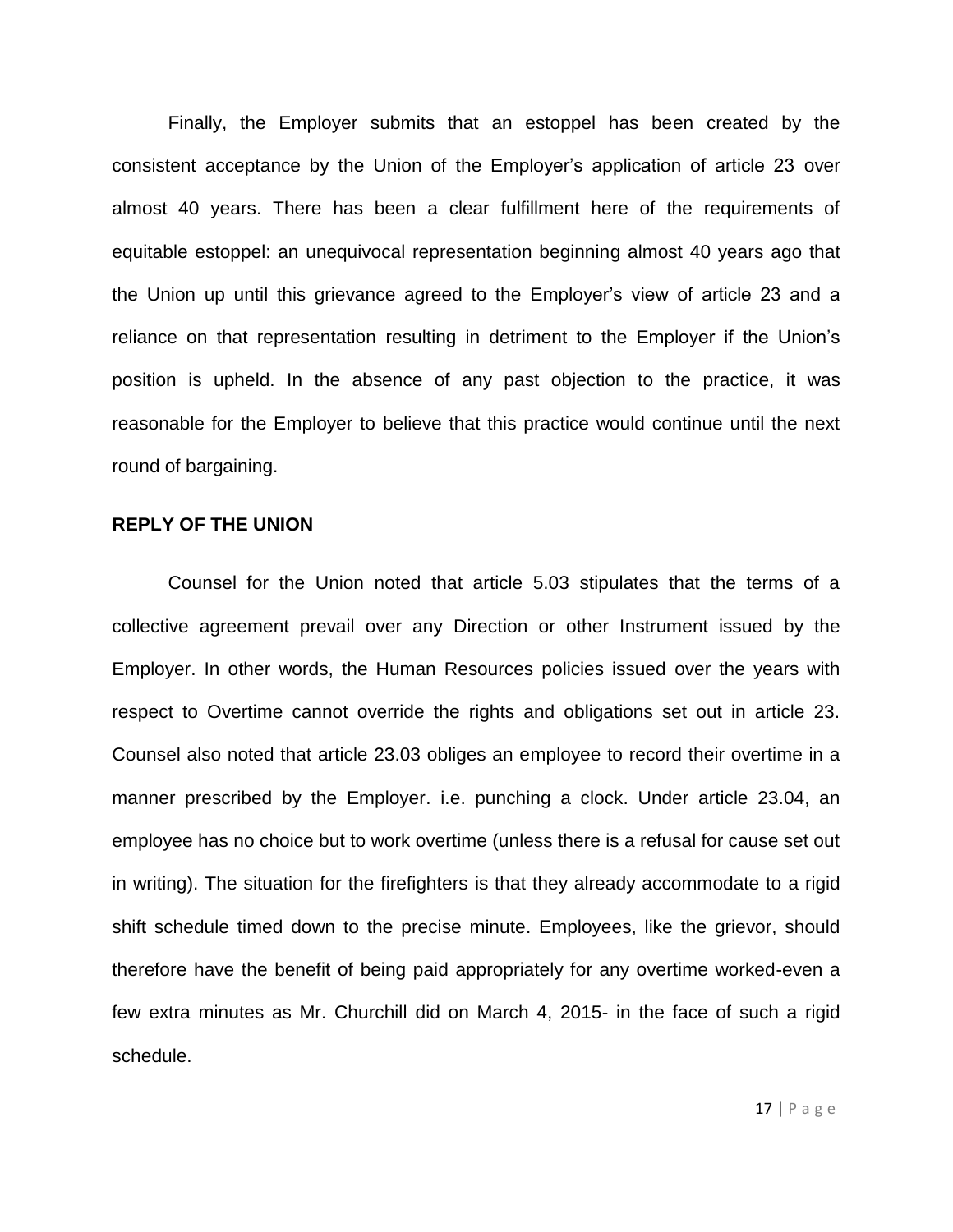# **SUBSEQUENT SUBMISSIONS OF THE PARTIES:**

On December 16, 2015 counsel for the Employer, with the consent of counsel for the Union, wrote to the arbitration board directing attention to a relevant legislative authority which came to parties attention subsequent to the hearing. The relevant authority is Section 10 (1) and 10 (2) of the Regulation*.*

On March 8, 2016, at the request of the arbitration board, counsel were asked to make further oral submissions by telephone on this provision as it relates to the issues in these proceedings.

Counsel for the Employer took the position that section 10(2) of the Regulation only requires the payment of overtime when an employee is required to work 30 minutes of their daily scheduled hours of work. The collective agreement is more generous in that regard as an employee is only required to work 15 minutes before receiving the one hour of overtime payment. In other words, there is a lower threshold in the collective agreement and a greater monetary benefit than provided for in section 10 (2) of the Regulation. In the absence of similar provision, the Employer would be required to pay overtime only after an employee works the floor period of 30 minutes.

Counsel for the Union submits that s. 38 of the PSA clearly states that an employee is entitled to be paid for services performed. The Regulation cannot be read to contradict the statutory requirement of an employee's entitlement to be paid for services rendered. Section 10(2) of the Regulation simply guarantees a greater monetary benefit for employees required to work overtime. Accordingly, in order to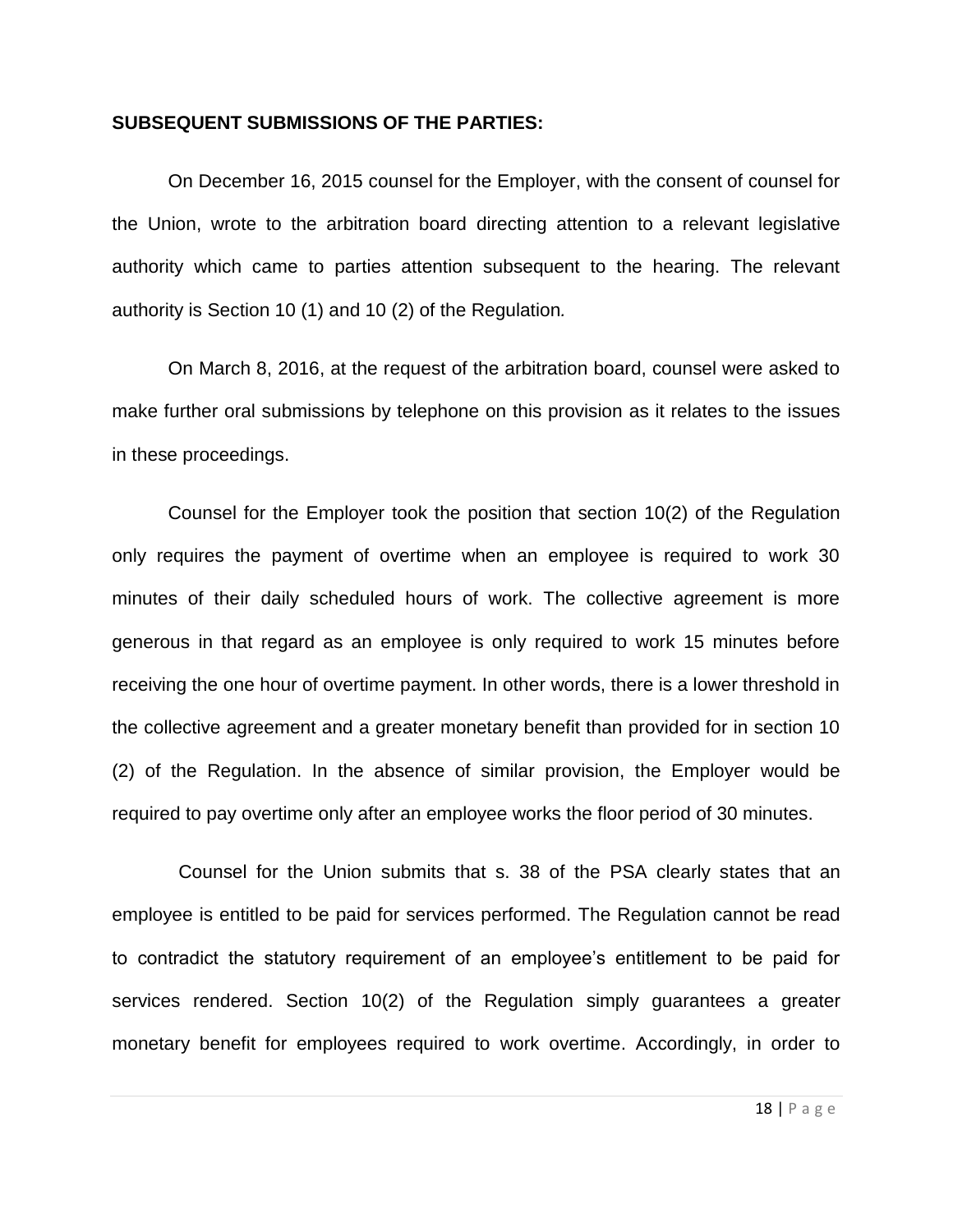maintain a consistent interpretation in reading both the PSA and the Regulation, an employee should be paid at least straight time for the floor period of 30 minutes before the minimum overtime rate of 1.5 times the regular rate of pay is engaged under article 10(2) of the Regulation.

Counsel for the Employer maintained in Reply that overtime under article 10(2) is only payable if it is authorized in advance for a period .5 hours, or more. Conversely, overtime is not payable if an employee is asked to work 30 minutes or less beyond their normal hours of work. The balancing act achieved under the collective agreement is to pay a minimum of overtime after 15 minutes of authorized overtime work. This is a simplified solution which the parties have clearly agreed to over the years. Alternatively, the Employer sates that entitlement to straight time for the first 15 minutes is not an issue that arises out of the present grievance.

## **ANALYSIS**

The facts in this case are similar to those in the decision of *Francine Lirette and Jacques Nadeau and Treasury Board (Transport Canada*) (1987) CarswellNat 2028 provided by the Employer. In that case, the grievors were marine traffic regulators who were required to attend 10 minute briefings at the time of each shift change. The service operated 24/7 with three shifts of eight hours each. The collective agreement in *Lirette*, similar to the one before this arbitration board, only allowed overtime compensation for briefings *"...for each completed 15-minute period".* The union argued (paragraph 11) that the actual services being performed by the grievors for each shift was the normal 8 hour shift plus the 10 minutes for the briefing. The Union submitted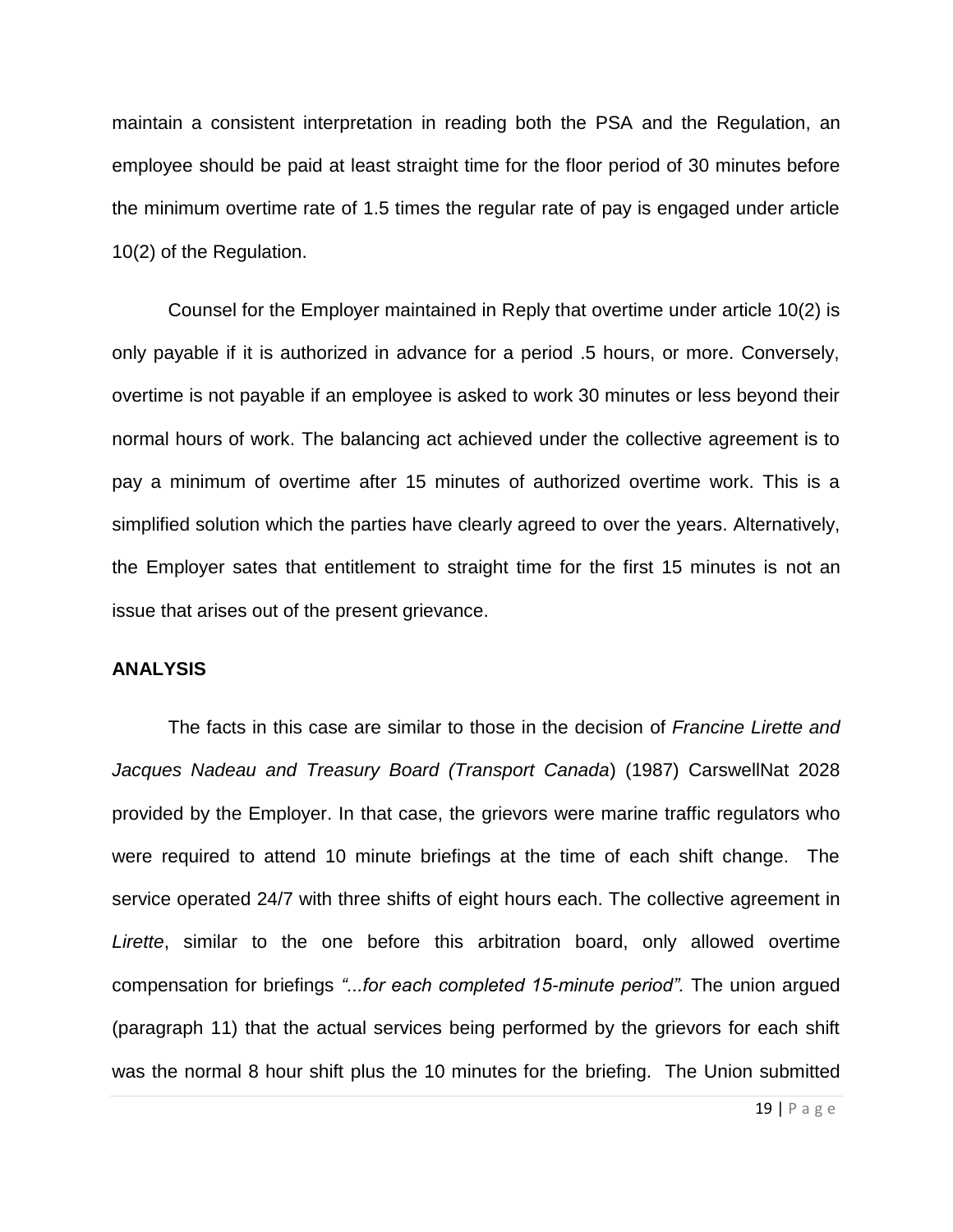that *"...nothing in the collective agreement precluded the employer's paying an employee straight time for work of less than fifteen minutes duration".* The Employer replied in its submissions that paying employees at straight time for periods of less than 15 minutes outside the regular hours of work was not a matter which had been negotiated in the collective agreement-the collective agreement only set out compensation for each 15 minute period of overtime.

In dismissing the grievance, Chair Galipeault concluded in *Lirette* as follows:

[23] It therefore follows from the foregoing, first, that the time the grievors must devote to briefing constitutes "overtime" within the meaning of the collective agreement. Second, this overtime cannot be compensated at the higher overtime rate because, apart from exceptional circumstances requiring prior authorization, the employer limits the duration of the briefing to 10 minutes and because the collective agreement requires an employee to complete 15 minutes' work to qualify for compensation at the overtime rate.

[24] Consequently, I'm obliged to conclude that the grievors are not entitled to any compensation for the time they must devote to briefing during watch changes. I conclude that the few minutes of the employees' time that this activity consumes – and the evidence reveals that this is less than 10 minutes in many instances – are integral part of the grievor's normal duties...

Mr. Churchill's shift was scheduled to end at 22:54 on March 4, 2015. *His After Hours Request Form* entered into evidence indicates that he finished work at 22:57, three minutes passed his scheduled time off. Those three minutes, similar to the 10 minutes of briefing time in the *Lirette* decision, fall squarely within the definition of "Overtime" under article 23.01(a) of the current collective agreement which reads as follows:

"Overtime" means work performed by an employee in excess of his/her regularly scheduled hours of work.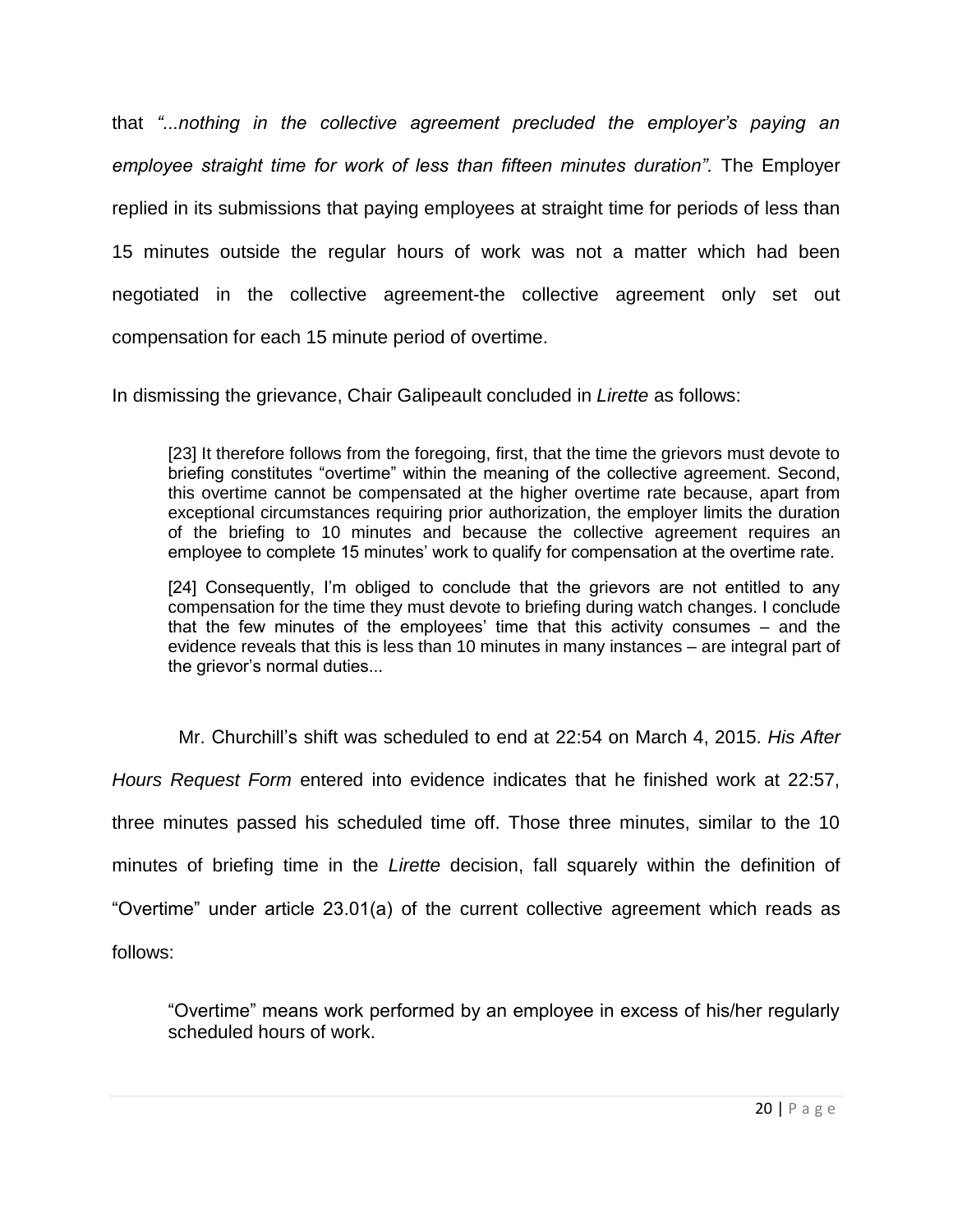Again, similar to the *Lirette* case, the parties here have bargained an Overtime provision which has two main requirements. First, the overtime must be authorized in advance by the Employer; second, an employee must have "completed fifteen (15) minutes of overtime" in order to qualify for an overtime payment.

In my view, the meaning of "completed fifteen (15) minutes of overtime" as set out in article 23.02 is clear and unambiguous<sup>3</sup>. Just as in the *Lirette* case, an employee like Mr. Churchill must work a full 15 minutes before he or she becomes eligible for the overtime premium pay. Once having passed the 15 minute mark after finishing their regular hours of work, the parties have negotiated that employees will be entitled to one hour of authorized overtime for the first hour and then payment for each completed block of 15 minutes of overtime afterwards. I would add that the reference to the minimum of one hours' pay set out in article 23.05 refers to the rate of pay at which overtime will be compensated depending on the number of hours of overtime worked. It does not qualify or otherwise alter the requirement for an employee having to work a full 15 minutes before being eligible for the premium overtime payment.

Turning to the relevant legislative provisions, the parties pointed out in their telephone submissions, as noted, a reference to section 10 of the Regulation. It is worth underlining that section 10(1), consistent with article 23.02 of the collective agreement, permits the Employer to *"...require an employee to work in excess of their daily or weekly standard hours of work..."* Section 10(2) of the Regulation then goes on to set a

 $\overline{\phantom{a}}$ 

<sup>3</sup> The word "completed" is defined in Webster's Dictionary as follows: *To make complete, accomplish; finish, fulfil...*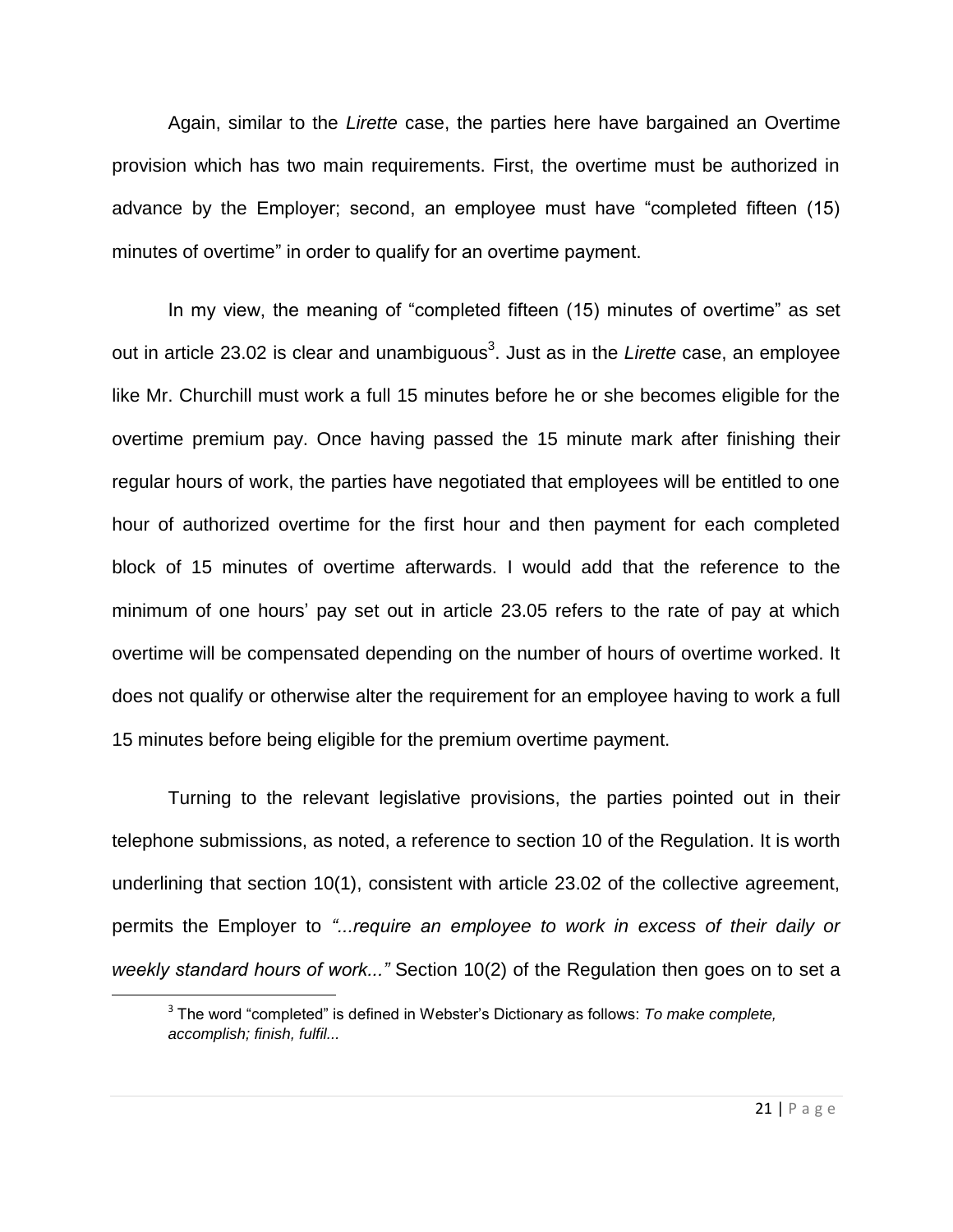floor amount of pay for Overtime at 1.5 times the employees' regular rate of pay but only if the employee is *"...required to work .5 hours or more..."*

The Union notes that section 38 of the PSA states that *"...an employee is to be paid for services rendered, the remuneration applicable to the positions held by him or her."* The argument of the Union is that employees, on the strength of s. 38, should be paid for every minute they provide services, including the period of time passed their regular hours of work where the Employer requires them to remain at work.

I note that the words *"Subject to other provisions of this Act and regulations..."* are found at the beginning of section 38. In my view, this wording permits the enactment of a Regulation, such as section 10, on the matter of how remuneration for services rendered by an employee is to be paid to employees in the specific circumstances where they are required to work overtime. In that regard, section 10(2) states that payment is required at 1.5 times an employee's regular rate of pay but only after the employee is required to work .5 hours (30 minutes) or more. The parties here have bargained beyond the floor rate minimum by reducing the 30 minutes to 15 minutes before the premium rate is invoked. They have also agreed to a one hour minimum of overtime payment after 15 full minutes of overtime work. Employees who work longer than one hour of overtime are paid for each "completed" 15 minutes.

The payment of overtime in the manner it is administered under the collective agreement by the Employer is consistent with the key legislative provision governing the payment of overtime found in section 10(2) of the Regulation. It is also, from a policy point of view, consistent with other decisions in this area by arbitration panels, including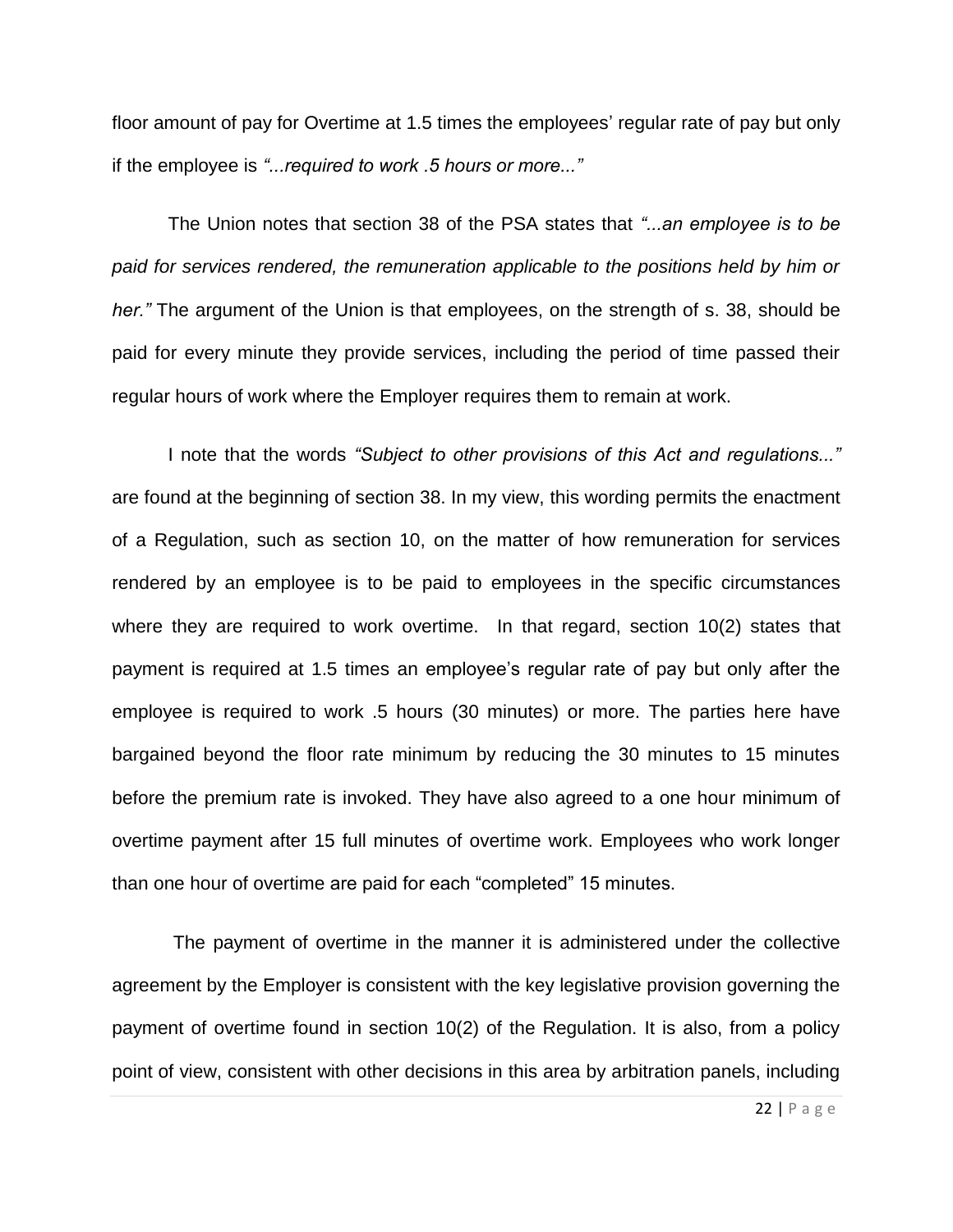the *Lirette* decision. I note in that regard that Chair Galipeault in *Lirette*, at paragraph 24, cites Arbitrator Weatherill in *Re: Central Hospital Corp. and Ontario Nurses' Association, Local 107* 10 LAC (2d) 412 dealing with a hospital setting involving shift nurses:

The persons covered by this collective agreement are professional nurses, paid a monthly salary, and accustomed, as a matter of long-standing routine, to carry out the end-of-shift report and drug count even although it might involve remain on duty after the hours of the normal tour.

Similarly, employees governed by this collective agreement have come to a similar give-and-take position under article 23. Employees are asked to work overtime but the Employer must pay for a minimum of one hour at a premium rate once the clock ticks past fifteen minutes.

In the end, employees in any industry must occasionally give up personal time- in this case not more than 15 minutes- as part of their "normal duties", to cite the word of Chair Galipeault. In exchange, there are occasions where the Employer will show flexibility, as Ms. Haenen mentioned, by allowing an employee an extra few minutes at lunch for personal reasons.

The parties have struck a bargain here that has endured almost 40 years with very little fallout. It is a credit to both sides that the provisions they have negotiated have stood the test of time. It is at the bargaining table, nevertheless, that any refinements to the current system should be addressed.